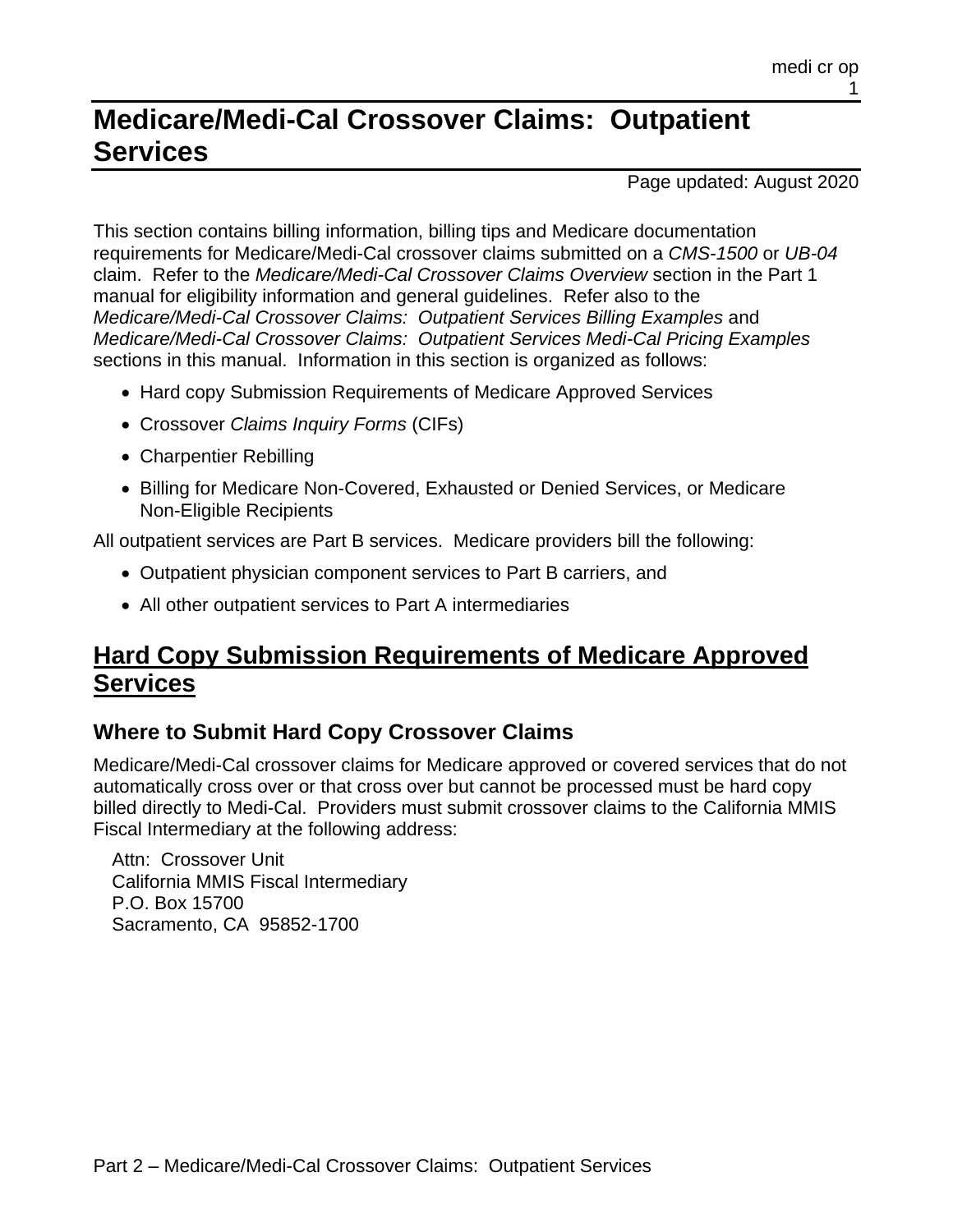# **Part B Services Billed to Part B Carriers**

Hard copy submission requirements for Part B services billed to Part B carriers are as follows:

- One of the following formats of the *CMS-1500* claim (8/05 version only)
	- Original
	- Clear photocopy of the claim submitted to Medicare
	- Facsimile (same format as *CMS-1500* and background must be visible)
- *CMS-1500* claim fields for *crossovers* only
	- *Medicaid/Medicare/Other ID* field (Box 1). Enter an "X" in both the Medicare and Medicaid boxes.
	- *Other Insured's Policy or Group Number* field (Box 9A). Enter the Medi-Cal recipient identification number in one of the following formats:
		- ❖14-digit Medi-Cal recipient ID number
		- ❖Nine-digit Client Index Number
	- *Claim Codes* field (Box 10D). Enter the patient's Share of Cost for the service (leave blank if not applicable). (Refer to the *Share of Cost [SOC]* section in the appropriate Part 2 manual.)
	- *Insurance Plan Name or Program Name* (Box 11C). Enter the Medicare carrier code.
	- *Rendering Provider Number* field (Box 24J). Enter the National Provider Identifier (NPI) number.
- Copy of the corresponding *Medicare Remittance Notice* (MRN) for each crossover claim (see *Figures 1a and 1b* in the *Medicare/Medi-Cal Crossover Claims: Outpatient Services Billing Examples* section in this manual.)
	- Must be complete, unaltered and legible
	- The following fields on the MRN must match the corresponding fields on the *CMS-1500* claim: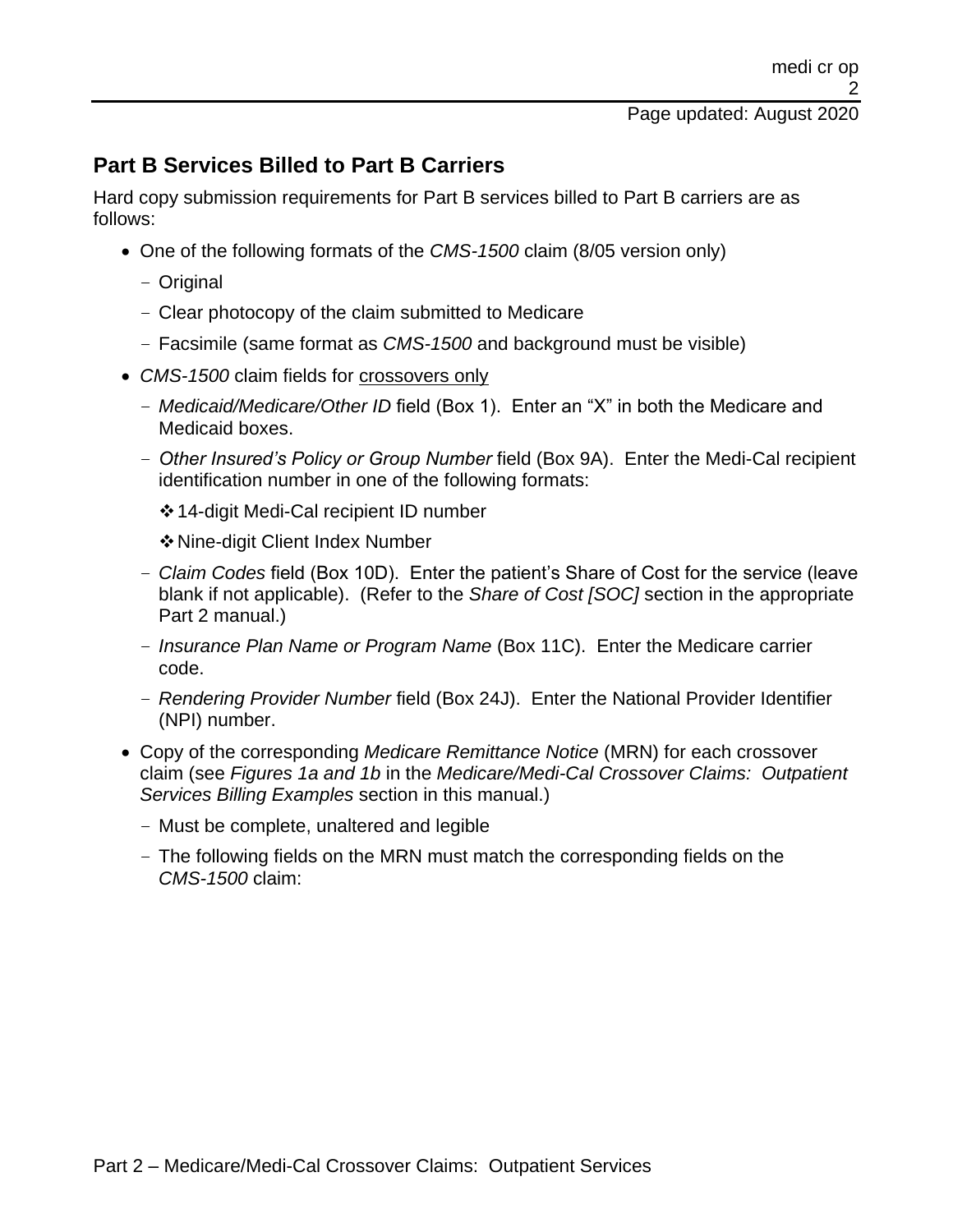- ❖Date(s) of service ("from-through" dates)
	- **Note:** When billing Medicare for Medi-Cal medical supply crossover claims, providers should not include the Universal Product Number (UPN), qualifier, unit of measurement qualifier and UPN units. Crossover claims for Medi-Cal medical supply items that require hard copy crossover claims to be submitted to Medi-Cal must contain the UPN and appropriate qualifier listed in the shaded area of Box 24A (*Date of Service*). Claims for contracted medical supplies that do not have the appropriate UPN will be denied. The unit of measure qualifier and quantity may be listed in the shaded area of Box 24D (*Procedure Code*); however, hard copy crossover claims without this information will not be denied.
- ❖Patient last name or Medicare ID number
- ❖Provider name
- $\div$  Billed charge(s)
- ❖Procedure code(s)
- Originals, photocopies or electronic printouts of MRNs are acceptable in any format as long as the following critical fields can be identified:
	- ❖Date of MRN
	- ❖Carrier name (this field may be handwritten or typed) and five-digit contractor ID code for the carrier that processed the payment for Medicare
	- ❖Provider name
	- ❖Patient last name or Medicare ID number
	- ❖Service dates
	- ❖Billed/charged/submitted
	- ❖Procedure code(s)
	- ❖Allowed
	- ❖Deductible
	- ❖Coinsurance
	- ❖Provider paid/pay provider
- Timeliness (refer to "Delay Reasons" in the *UB-04 Submission and Timeliness Instructions* section in this manual.)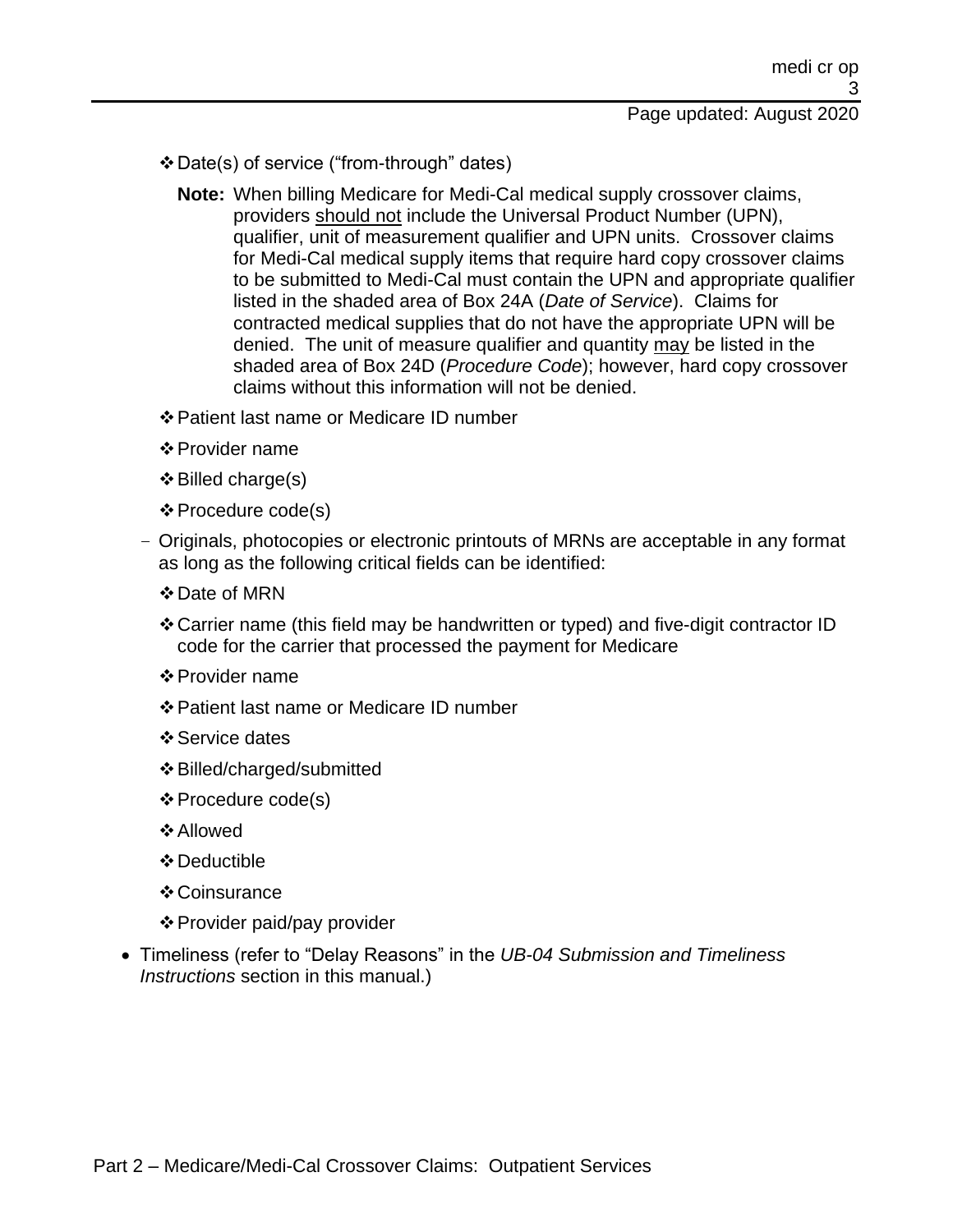# **Psychiatric Services for HCP-Enrolled Recipients**

Medicare/Medi-Cal crossover claims for psychiatric services must be hard copy billed if the recipient is enrolled in a Health Care Plan (HCP) that is not capitated for psychiatric services. To facilitate prompt and appropriate payment, the rendering provider's NPI number must be entered in the *Rendering Provider Number* field (Box 24J) of the *CMS-1500* claim.

# **Billing Tips: Part B Services Billed to Part B Medicare Administrative Contractors**

The following billing tips will help prevent rejections, delays, mispayments and/or denials of crossover claims for Part B services billed to Part B Medicare Administrative Contractors (MACs):

- Submit the (8/05) version of the *CMS-1500* claim form.
- If submitting a *CMS-1500* facsimile, the background must be visible.
- Do not highlight any information on the claim or attachments. Highlighting renders the data unreadable by the system and causes a delay in processing the claim.
- Do not write in undesignated white space or the top one inch of the claim form.
- A separate copy of the MRN must be submitted with each *CMS-1500* claim form.
- MRNs must be complete, legible and unaltered. For example, make sure the date in the upper right-hand corner is legible.
- Crossover claims must not be combined. Examples of common errors that will result in rejections, delays, mispayments and/or denials include:
	- Multiple recipients on one *CMS-1500* claim form
	- One MRN for multiple *CMS-1500* claim forms
	- Multiple claims (on one or more MRNs) for the same recipient on one *CMS-1500* claim form
	- Multiple claim lines from more than one MRN for the same recipient on one *CMS-1500* claim form
- All Medicare-allowed claim lines must be included on the crossover claim and must match each corresponding MRN provided by Medicare.
- Medicare-denied claim lines that appear on the same crossover claim MRN with Medicare-allowed claim lines cannot be paid with the crossover claim. Refer to "Billing for Medicare Non-Covered, Exhausted or Denied Services, or Medicare Non-Eligible Recipients" on a following page in this section.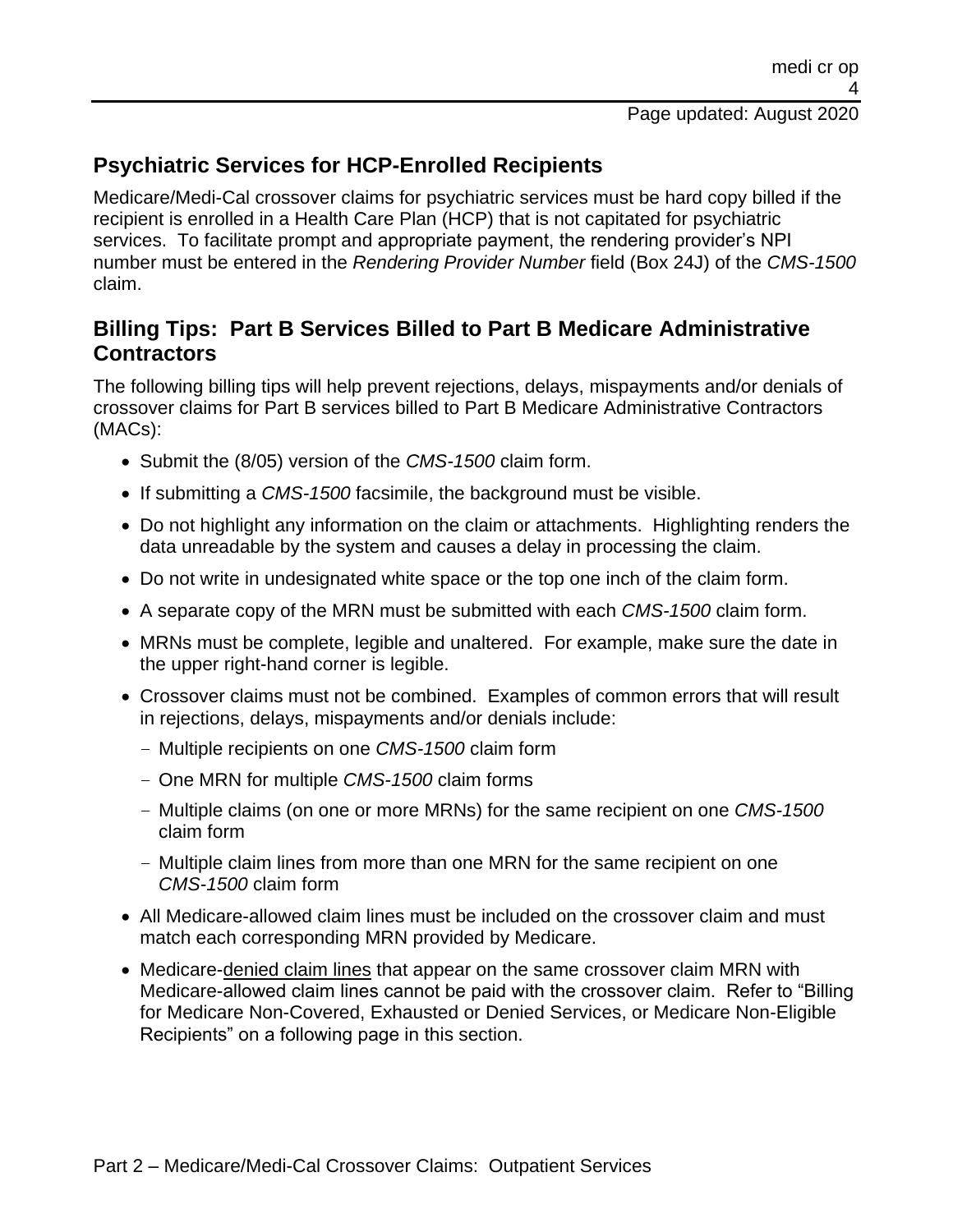- Enter the Medi-Cal recipient identification number in the *Other Insured's Policy or Group Number* field (Box 9A) in one of the following formats:
	- 14-digit Medi-Cal recipient ID number
	- Nine-digit Client Index Number
- If the recipient has Other Health Coverage (OHC), submit a copy of *the Remittance Advice* (RA) or denial letter from the insurance carrier.
- If a provider billed Part B services to a Medicare Part A intermediary and received a Medicare RA, follow the billing instructions in "Part B Services Billed to Part A Intermediaries" on a following page in this section.
- Submit Medicare adjustment crossovers on a *Claims Inquiry Form* (CIF). Follow the Medicare/Medi-Cal crossover claims billing instructions in the *CIF Special Billing Instructions for Outpatient Services* section in this manual.

# **Part B Services Billed to Part A Intermediaries**

Hard copy submission requirements for Part B services billed to Part A intermediaries are as follows:

- Original *UB-04* claim (current version only)
	- Complete according to instructions in the *UB-04 Special Billing Instructions for Outpatient Services* section in this manual.

**Note:** *Type of Bill* field (Box 4) must match what is shown on the Medicare RA

• Additional *UB-04* claim fields for crossovers only:

## **Occurrence Codes and Dates (Boxes 31 thru 34).**

DATE OF RA.

– Enter code 50 and the date (MMDDYY) of the Medicare RA.

## **Value Codes and Amount (Boxes 39 thru 41 A thru D).**

BLOOD DEDUCTIBLE.

- Enter code 06 and the Medicare blood deductible amount.
- Leave blank if not applicable.

PATIENTS' SHARE OF COST.

- Enter code 23 and the patients' Share of Cost for the claim.
- Leave blank if not applicable.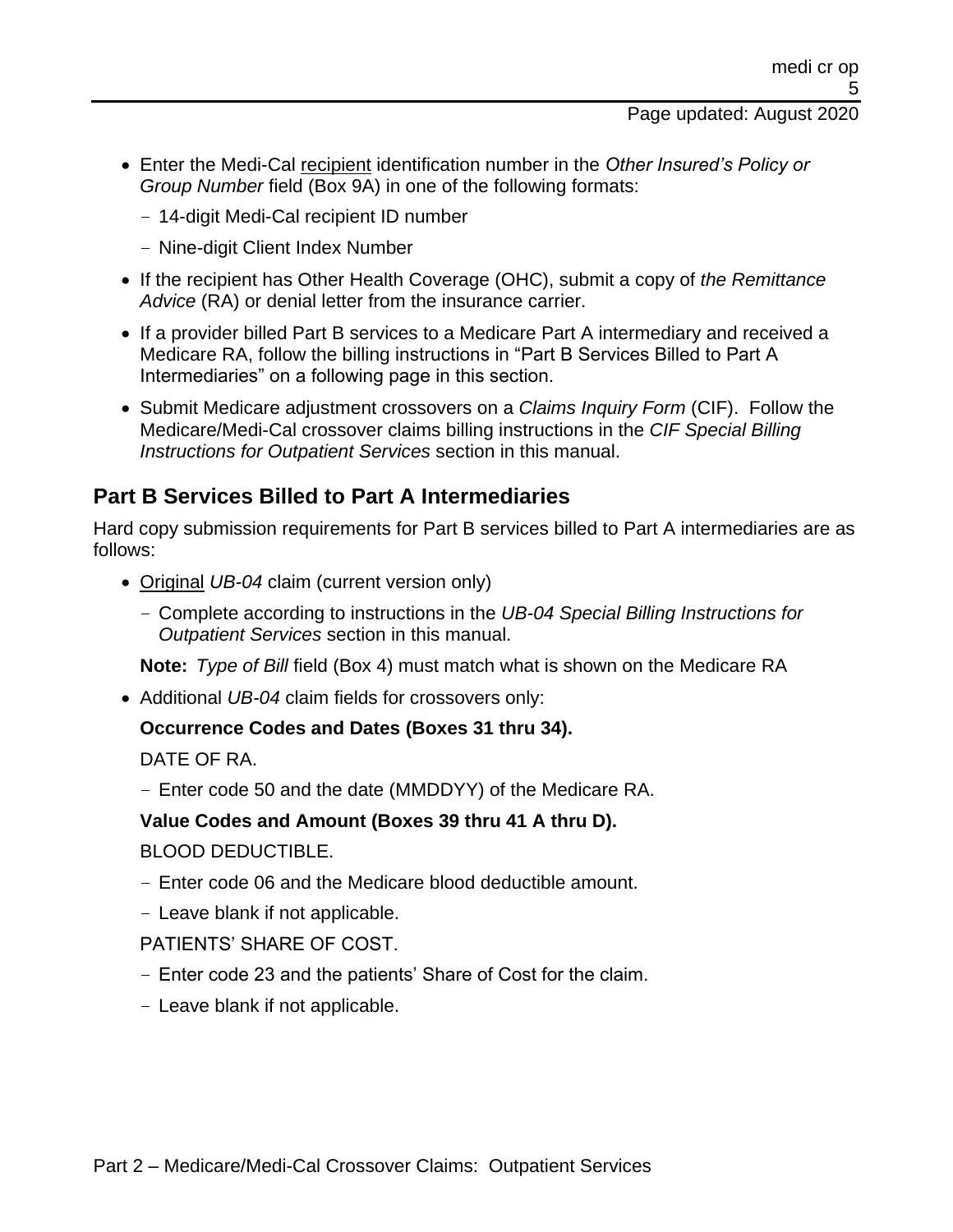PINTS OF BLOOD.

- Enter code 38 and the number of pints of blood billed.
- Leave blank if not applicable.

## MEDICARE DEDUCTIBLE.

- Enter code A1 if Medicare is the primary payer, or B1 if Medicare is a secondary payer.
- Enter the deductible amount.
- Leave blank if not applicable.

## MEDICARE COINSURANCE.

- Enter A2 if Medicare is the primary payer, or B2 if Medicare is a secondary payer.
- Enter coinsurance amount.
- Leave blank if not applicable.

## **Description (Box 43).**

Enter all claim detail lines (services) that were billed to Medicare on this claim. Crossover claims in excess of 15 claim lines must be billed on two or more claim forms. Refer to "Split Billing: More Than 15 Line Items for Part B Services Billed to Part A Intermediaries" in this section.

## **HCPCS/Rate (Box 44).**

Enter the procedure code as billed to Medicare.

## **Service Date (Box 45).**

Enter the actual date of service on each detail line.

### **Total Charges (Box 47).**

Enter the total charge for each service billed to Medicare in the *Total Charges* field.

## **Revenue Code (Box 42), Description (Box 43), and Total Charges (Box 47).**

Box 42, Line 23: Enter "001" to indicate that this is the total charge line.

**Note:** The crossover claim to Medi-Cal should include the revenue codes present on the accompanying Medicare RA.

Box 47, Line 23: Enter the total amount of all charges billed to Medicare.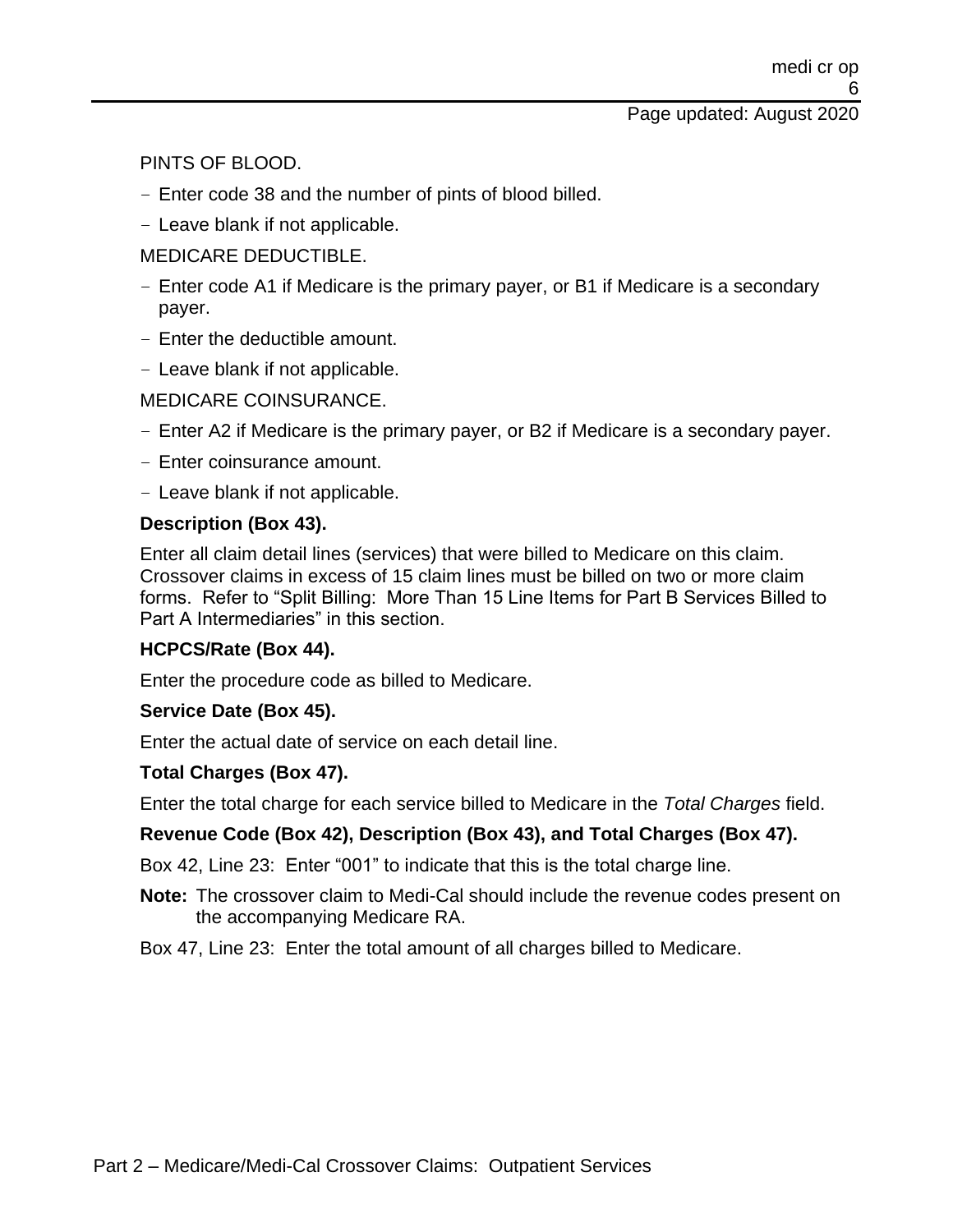### **Payer Name (Boxes 50 A thru C).**

The payers must be listed in the following order of payment:

- 1. Other Health Coverage (OHC) (if applicable) except Medicare Supplemental **Insurance**
- 2. Medicare
- 3. Medicare Supplemental Insurance (if applicable)
- 4. Medi-Cal

### Medicare/Medi-Cal Payers

If only Medicare and Medi-Cal are involved, enter "MEDICARE" on line A and "O/P MEDI-CAL" on line B. Enter the facility type as the first two digits in the *Type of Bill* field (Box 4). (Refer to the *UB-04 Completion: Outpatient Services* section in this manual.)

### **OHC Payers**

If OHC is involved and is primary, enter the name of the OHC on line A, enter "MEDICARE" on line B, and enter "O/P MEDI-CAL" on line C. Enter the facility type code as the first two digits in the *Type of Bill* field (Box 4).

### Medicare Supplemental Insurance Payers

If Medicare supplemental insurance is involved, it is secondary to Medicare. Enter "MEDICARE" on line A, enter the name of the Medicare supplemental insurance on line B, and enter "O/P MEDI-CAL" on line C. Enter the facility type code as the first two digits in the *Type of Bill* field (Box 4).

### **Health Plan ID (Box 51).**

Enter the Medicare carrier code.

### **PRIOR PAYMENTS (Boxes 54 A thru C).**

Enter the OHC, Medicare or supplemental payments, if applicable, on the line that corresponds to the payer in Box 50.

**Note:** The Medicare payment amount entered in Box 54 must match the *Medicare National Standard Intermediary Remittance Advice* (Medicare RA) Allowable Reimbursement Amount (Allow/Reim), not the Net Reimbursement Amount (Net Reim Amt).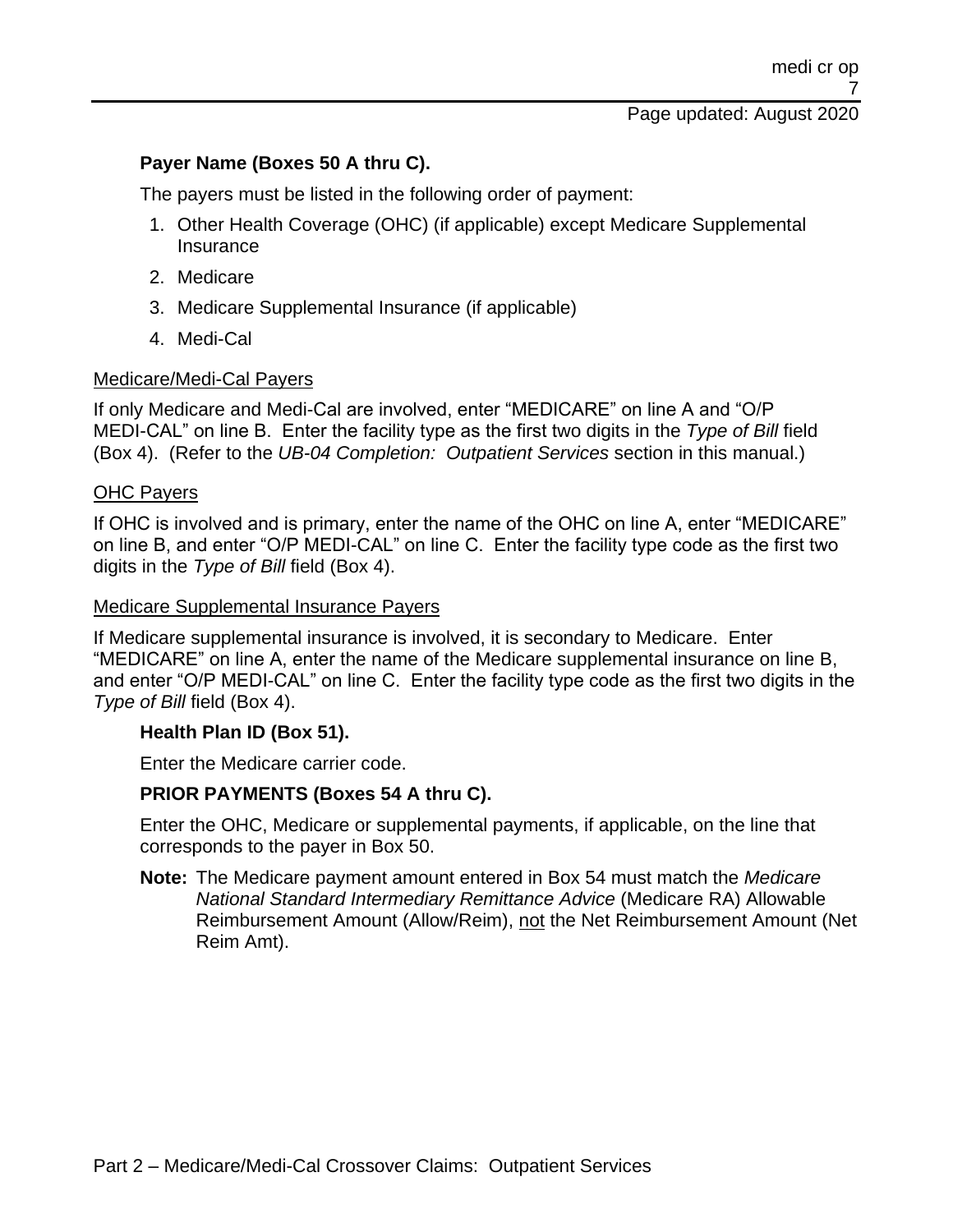## **Estimated Amount Due (Boxes 55 A thru C).**

**Note:** Do not enter a decimal point (.) or dollar sign (\$).

On the corresponding Medicare line, enter the total charges from Box 47, line 23.

On the corresponding Medi-Cal line, follow the instructions below:

Add the blood deductible (value code 06), Medicare deductible (value code A1 or B1), and Medicare coinsurance (value code A2 or B2). (See Boxes 39 thru 41 and example on the following page.)

### [‹‹](#page-26-0)**Estimated Amount Due Example Table 1**[››](#page-26-1)

| For example:               |                     |  |
|----------------------------|---------------------|--|
| <b>Blood Deductible</b>    | 40 00               |  |
| <b>Medicare Deductible</b> | 60 00               |  |
| Medicare Coinsurance       | $+2000$             |  |
|                            | <b>Total 120 00</b> |  |

Add the SOC (Boxes 39 thru 41 [value code 23]), the OHC (Box 54) and the Medicare supplemental insurance (Box 54).

### [‹‹](#page-26-0)**Estimated Amount Due Example Table 2**[››](#page-26-1)

| For example:           |                     |  |
|------------------------|---------------------|--|
| <b>SOC</b>             | 50 00               |  |
| <b>OHC</b>             | 25 00               |  |
| Supplemental insurance | $+2500$             |  |
|                        | <b>Total 100 00</b> |  |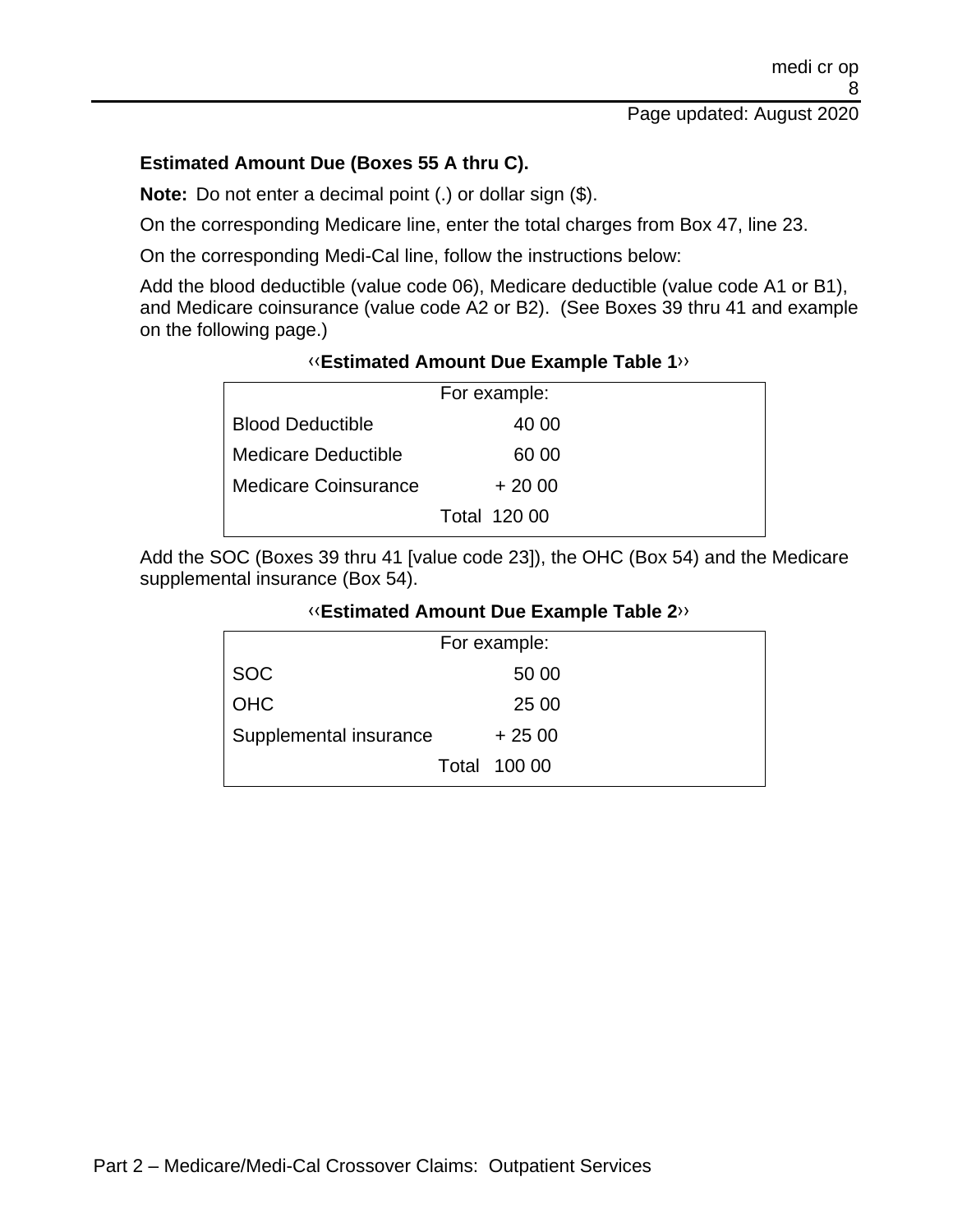Then subtract that total (100 00) from the deductible(s) and coinsurance total (120 00). The difference equals the Estimated Amount Due. Enter this amount in Box 55 on the Medi-Cal line.

### [‹‹](#page-26-0)**Estimated Amount Due Example Table 3**[››](#page-26-1)

| For example:                       |          |  |
|------------------------------------|----------|--|
| Sum of Deductible +<br>Coinsurance | 120 00   |  |
| Sum of<br>SOC/OHC/Supplemental     | $-10000$ |  |
| Estimated Amount Due 20 00         |          |  |

## **NPI (Box 56).**

Enter the NPI.

### **Other Provider ID (Box 57).**

Box 57 is required when an NPI is not used in Box 56 and an identification number other than the NPI is necessary for the receiver to identify the provider.

- Copy of the corresponding *Medicare National Standard Intermediary Remittance Advice* (Medicare RA) for each crossover claim (see Figures 2a and 2b in the *Medicare/Medi-Cal Crossover Claims: Outpatient Services Billing Examples* section of this manual).
	- Must be complete, unaltered and legible
	- The following fields on the RA must match the corresponding fields on the *UB-04* claim:
		- ❖Date(s) of service ("from-through" dates)
		- ❖Patient last name or Medicare ID number
		- ❖Provider name
		- ❖Billed/Total/Submitted charge(s)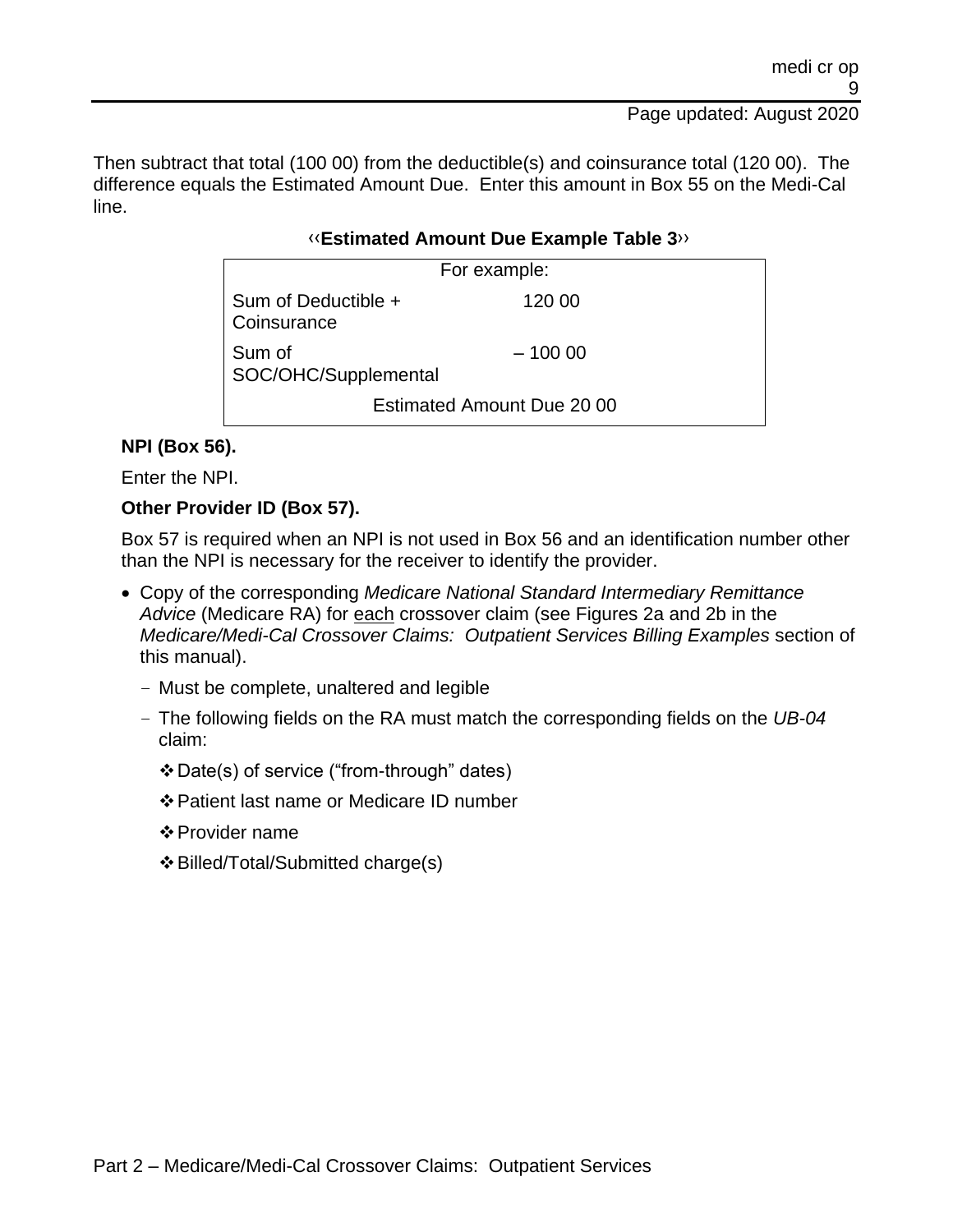- Printouts of electronic RAs are acceptable only in the PC Print single claim detail version of the *Medicare National Standard Intermediary Remittance Advice* format (see examples in the *Medicare/Medi-Cal Crossover Claims: Outpatient Services Billing Examples* section in this manual). The following critical fields must be present:
	- ❖Date of RA
	- ❖Intermediary name (this field may be handwritten or typed) and Medicare contractor ID code
	- ❖Provider name
	- ❖Patient last name or Medicare ID number
	- ❖"From-through" dates
	- ❖Billed/total/submitted charges
	- ❖Deductible and/or coinsurance amount(s)
	- ❖Non-covered/non-allowed charges (if applicable)
	- ❖Denial reason/reason code (Medicare-denied claims only, not crossovers.)
	- ❖Type of Bill (TOB)/type of claim/claim type/bill type (such as inpatient, outpatient or Nursing Facilities Level B [NF-Bs])
	- ❖At the claim line level:
		- Medicare Billed
		- Medicare Paid
		- Adjustment Group Code
		- Adjustment Reason Code
		- Adjustment Amount
- Timeliness (refer to "Delay Reasons" in the *UB-04 Submission and Timeliness Instructions* section of this manual).

## **Billing Tips: Part B Services Billed to Part A Medicare Administrative Contractors**

The following billing tips will help prevent rejections, delays, mispayments and/or denials of crossover claims for Part B services billed to Part A Medicare Administrative Contractors (MACs):

- Submit an original *UB-04* claim form, not a facsimile.
- Do not highlight any information on the claim or attachments. Highlighting renders the data unreadable by the system. This causes a delay in processing the claim.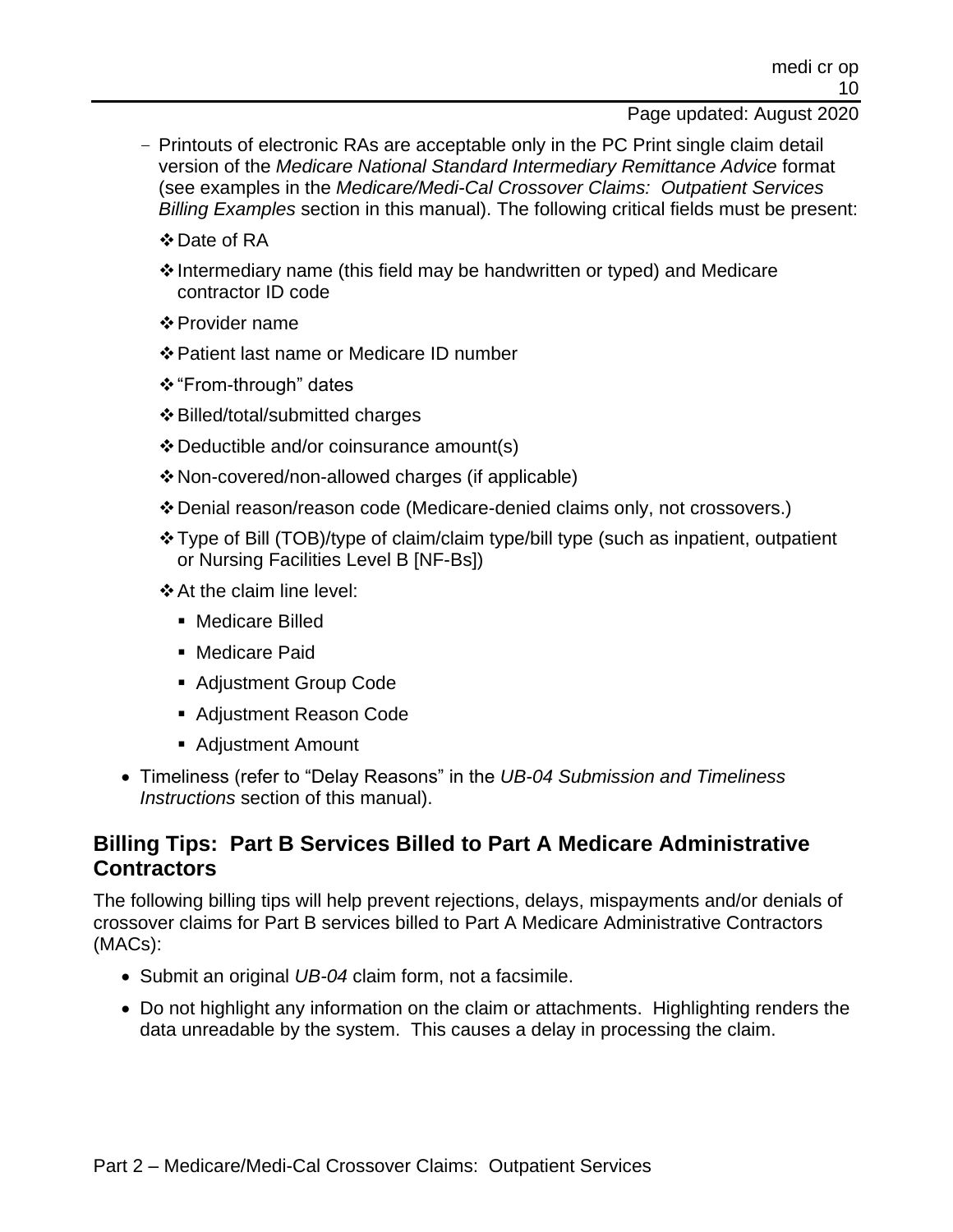- Include all services billed to Medicare on the crossover claim.
- Each crossover claim must match the corresponding Medicare RA.
- A separate copy of the Medicare RA must be submitted with each *UB-04* claim form.
- All copies of Medicare RAs must be complete, legible and unaltered and in the correct format.
- Crossover claims must not be combined. Examples of common errors that will result in rejections, delays, mispayments and/or denials include:
	- Multiple recipients on one *UB-04* claim form
	- One Medicare RA for multiple *UB-04* claim forms
	- Multiple claims (on one or more RAs) for the same recipient on one *UB-04* claim form
	- Multiple claim lines from more than one RA for the same recipient on one *UB-04* claim form
	- Summary level rather than detail level RA
	- Non-PC Print version of RA
- Electronic outpatient crossover claims in excess of 15 lines billed automatically by Medicare to Medi-Cal will be split by Medi-Cal into separate claims. Separate *Medi-Cal Remittance Advice Details* (RADs) will also be prepared. Any crossover claims in excess of 15 lines that do not cross over automatically may either be billed electronically via Computer Media Claims (CMC) or must be billed on two or more *UB-04* paper claim forms. Refer to "Split Billing: More than 15 Line Items for Part B Services Billed to Part A Intermediaries" on a following page. Also refer to the appropriate example in the *Medicare/Medi-Cal Crossover Claims: Outpatient Services Billing Examples* section.
- If the recipient has Other Health Coverage (OHC), submit a copy of the EOB/RA or denial letter from the insurance carrier.
- Submit Medicare adjustment crossovers on the *Claims Inquiry Form* (CIF). Follow the Medicare/Medi-Cal crossover claims billing instructions in the *CIF Special Billing Instructions for Outpatient Services* section in this manual.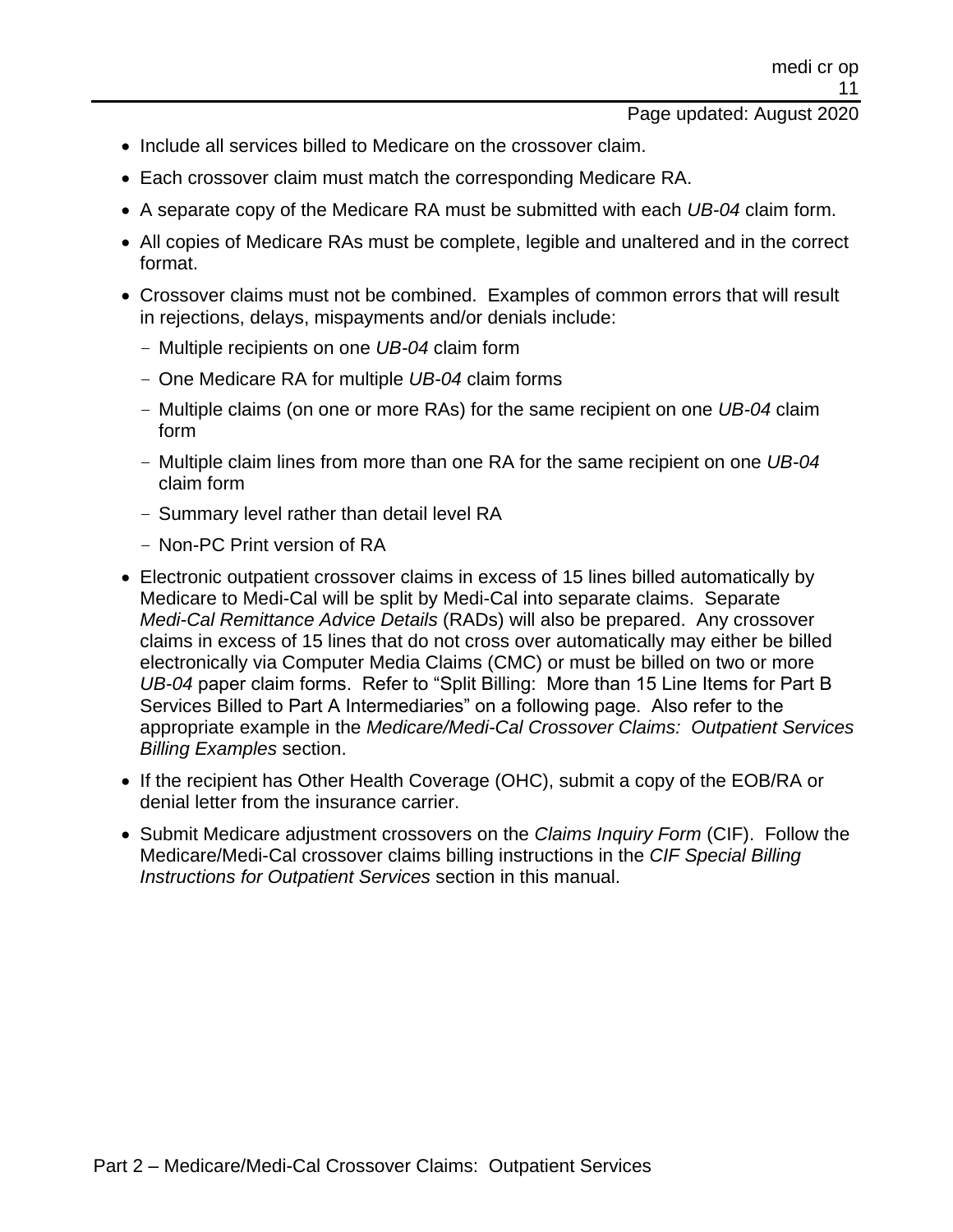# **Special Billing Instructions**

# **Rural Health Clinics, Federally Qualified Health Centers and Indian Health Services Memorandum of Agreement (IHS/MOA) Clinics**

Rural Health Clinic (RHC), Federally Qualified Health Center (FQHC) and Indian Health Services Memorandum of Agreement (IHS/MOA) crossover claims are not reimbursed based on the Medicare deductible and coinsurance reflected on the Medicare RA. Instead, Medi-Cal reimburses RHC/FQHC crossover claims at a rate set by the Department of Health Care Services (DHCS) that equals the difference between the Medicare payment rate and the Prospective Payment System (PPS) rate. Medi-Cal reimburses IHS/MOA crossover claims at a rate set by DHCS that equals the difference between the Medicare payment rate and the federally calculated IHS/MOA visit rate.

RHC, FQHC and IHS/MOA crossover claims do not automatically cross over to Medi-Cal and must be hard copy billed on the *UB-04* claim according to the billing instructions in the *UB-04 Completion: Outpatient Services* section in this manual. In addition, these claims require special crossover billing procedures, as follows:

- Do not complete the Condition Codes fields (Boxes 18 thru 24).
- Enter "CROSSOVER CLAIM" in the Description field (Box 43).
- Enter procedure code 02 (crossover claim) in the HCPCS/Rate field (Box 44).
- Do not enter "MEDICARE" in the Payer Name field (Box 50) or any amount in the *Prior Payments* field (Box 54).
- Attach the Medicare RA to the claim.
- If Medicare does not cover the service, the service is exhausted, or Medicare denies the service, use the appropriate Medicare status code. (Refer to "Billing for Medicare Non-Covered, Exhausted or Denied Services, or Medicare Non-Eligible Recipients" on a following page in this section.)

A sample crossover claim for RHC, FQHC and IHS/MOA crossover claims may be found in the *Medicare/Medi-Cal Crossover Claims: Outpatient Services Billing Examples* section in this manual.

For RHC and FQHC policy information, refer to the *Rural Health Clinics (RHCs) and Federally Qualified Health* Centers (FQHCs). For important RHC/FQHC billing instructions refer to the *Rural Health Clinics (RHCs) and Federally Qualified Health Centers (FQHCs): Billing Codes and Rural Health Clinics (RHCs) and Federally Qualified Health Centers (FQHCs): Billing Example* sections in this manual.

For IHS policy information, refer to the *Indian Health Services/Memorandum of Agreement (IHS/MOA)* sections in this manual.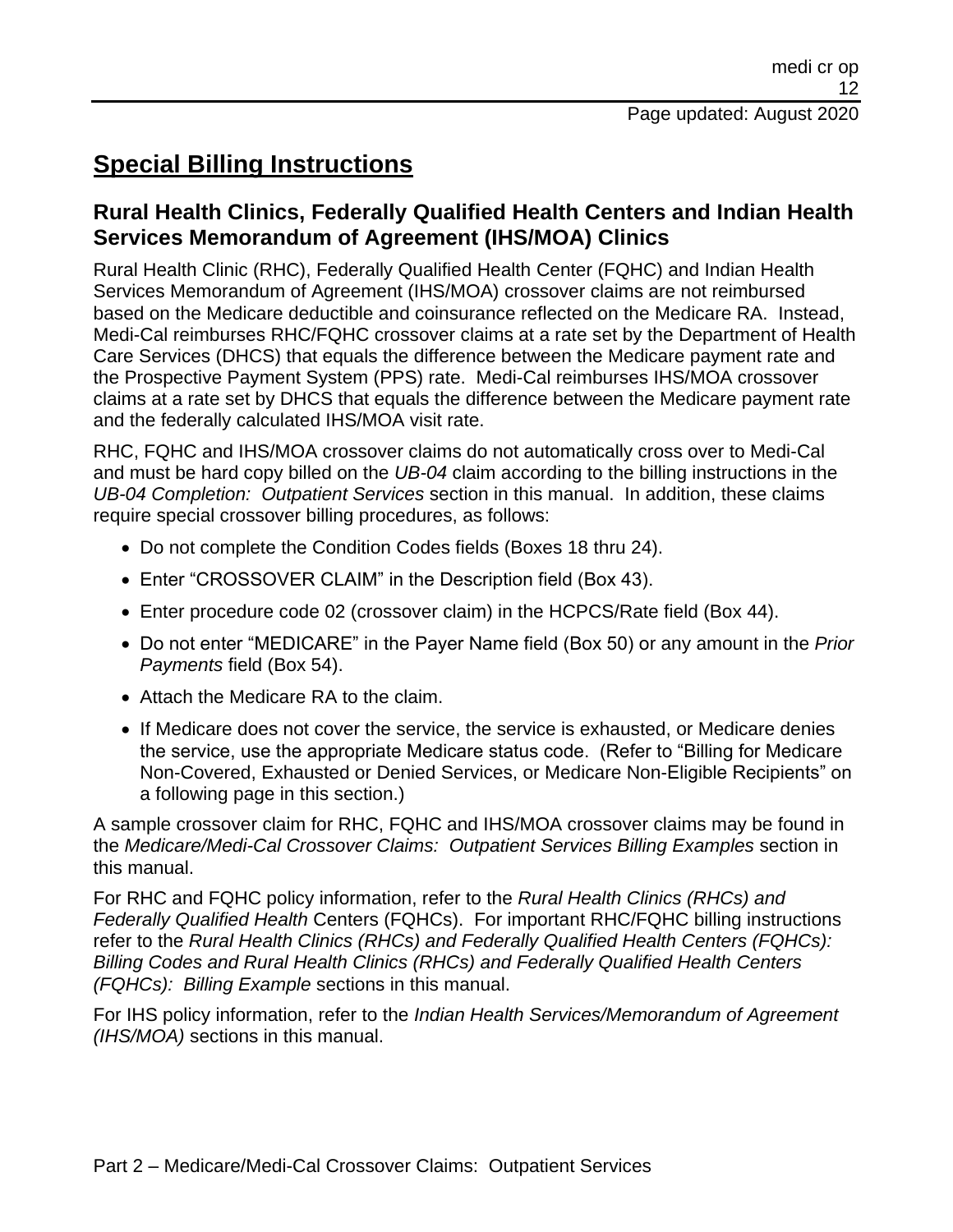# **Dialysis: Part B Services**

Dialysis includes all routine and non-routine dialysis services, lab tests, drugs, injections and blood products. Crossover claims for dialysis services may automatically cross over to Medi-Cal. Otherwise, they may be hard copy billed according to the billing instructions in the *UB-04 Completion: Outpatient Services* section in this manual, and under "Part B Services Billed to Part A Intermediaries" on a previous page in this section. Approved providers may bill these claims to Medi-Cal electronically using the Computer Media Claims (MS) system according to the instructions in the *CMC* section in the Part 1 Medi-Cal provider manual. In addition, these claims require special crossover billing procedures, as follows:

- Use the same procedure codes, descriptions and quantities billed to Medicare.
- Attach a copy of the single claim PC Print version of the *Medicare National Standard Intermediary Remittance Advice* and any other previously required documentation.
- **Note:** To avoid duplicate billing, providers are strongly advised to wait until the end of each month to bill Medicare and Medi-Cal for dialysis services.

A sample crossover claim for dialysis services may be found in the *Medicare/Medi-Cal Crossover Claims: Outpatient Services Billing Examples* section in this manual.

For complete policy information, refer to the *Dialysis: End Stage Renal Disease Services* section in the appropriate Part 2 manual.

# **Split Billing: More Than15 Line Items for Part B Services Billed to Part A Intermediaries**

Medi-Cal cannot process more than 15 lines per claim form for outpatient crossover claims. Therefore, electronic outpatient crossover claims billed for more than 15 line items for Part B services billed to Part A intermediaries will be split into separate claims for processing. Separate *Medi-Cal Remittance Advice Details* (RADs) will also be prepared. Any crossover claims in excess of 15 lines that do not cross over automatically may either be billed electronically via Computer Media Claims (CMC) or must be billed on two or more *UB-04* paper claim forms.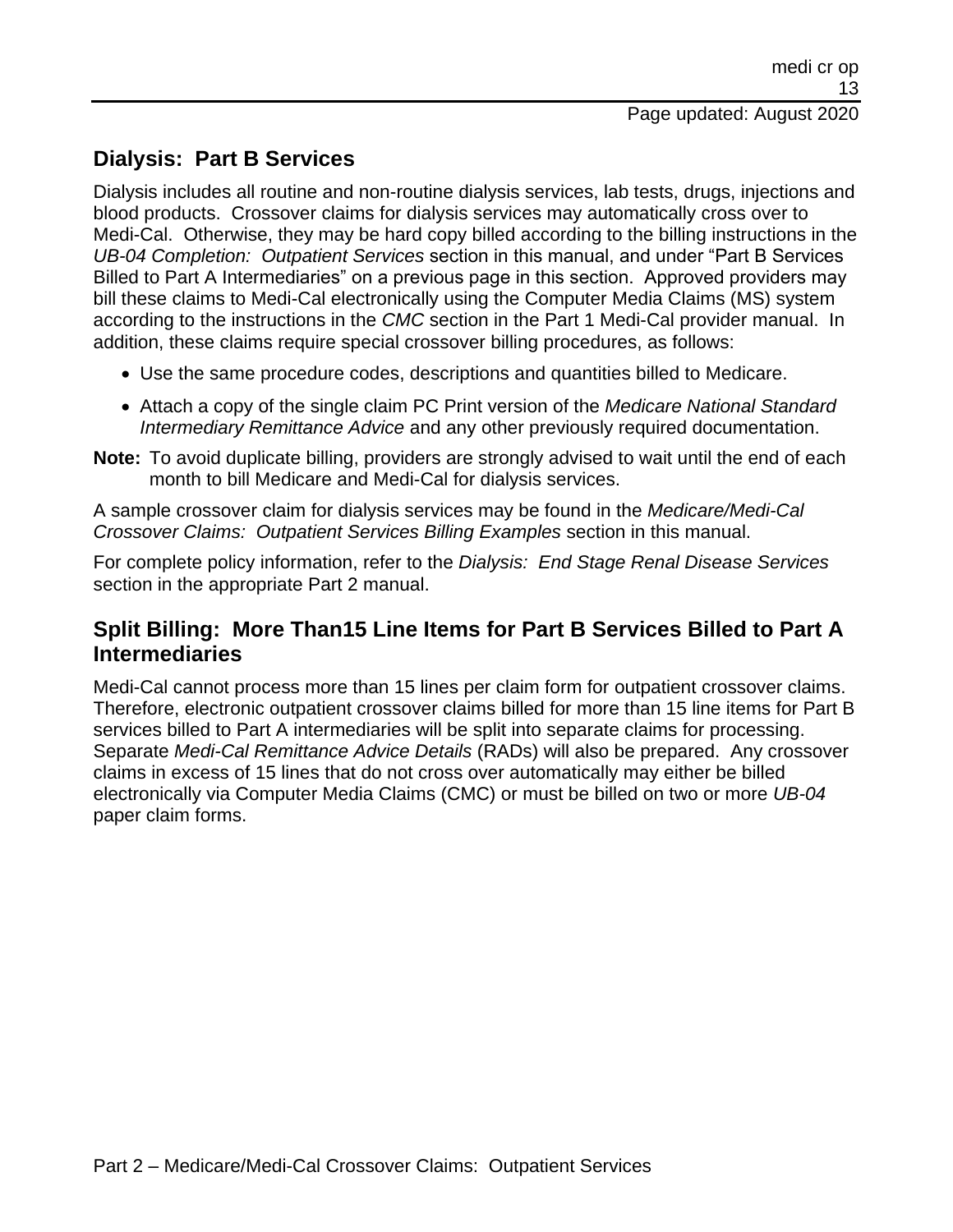Submit paper split-billed crossover claims according to the billing instructions in the *UB-04 Completion: Outpatient Services* section in this manual and under "Part B Services Billed to Part A Intermediaries" on a previous page in this section. In addition, these claims require special crossover billing procedures, as follows:

- Enter the sum of the deductible amounts (reason code PR 1) from the Medicare RA that correspond to the lines billed on the claim using code A1 in the *Value Codes and Amounts* field (Boxes 39 thru 41) of each claim.
- Enter the sum of the coinsurance amounts (reason codes PR 2 and PR 122) from the Medicare RA that correspond to the lines billed on the claim using code A2 in the *Value Codes and Amounts* field (Boxes 39 thru 41) of each claim.
- Enter "001" on line 23 in the *Revenue Code* field (Box 42), and the sum of the charges amounts from the Medicare RA that correspond to the lines billed on the claim in the *Total Charges* field (Box 47) of each claim.
- Enter the sum of the Medicare payment amounts from the Medicare RA that correspond to the lines billed on the claim in the *Prior Payments* field (Box 54) of the Medicare line of each claim.
- **Note:** The amount entered on each split-billed claim is determined by the provider, but the sum of the amounts on each split-billed claim must equal the summary data on the Medicare RA.
	- The following information must be entered in the *Remarks* field (Box 80) on each splitbilled claim form:
		- On line A:
			- ❖Enter "SPLIT-BILLED."
			- ❖Enter the number of the claim (for example, "CLAIM 1 OF 2").
			- ❖Enter "DEDUCTIBLE." Then enter the total deductible amount from value code A1 (Boxes 39 thru 41) from all claims or from the summary data on the Medicare RA.
		- On line B, enter the total amount from all claims in the following categories:
			- ❖Enter "TOTAL CHARGE =." Then enter the total Medicare billed amount from line 23 of the *Total Charges* field (Box 47) or from the summary data on the Medicare RA.
			- ❖Enter "MCARE PAID." Then enter the total amount from the "MEDICARE" line in the *Prior Payments* field (Box 54) from all claims or from the summary data on the Medicare RA.
			- ❖Enter "COINS." Then enter the total coinsurance of value code A2 (Boxes 39 thru 41) from all claims or from the summary data on the Medicare RA.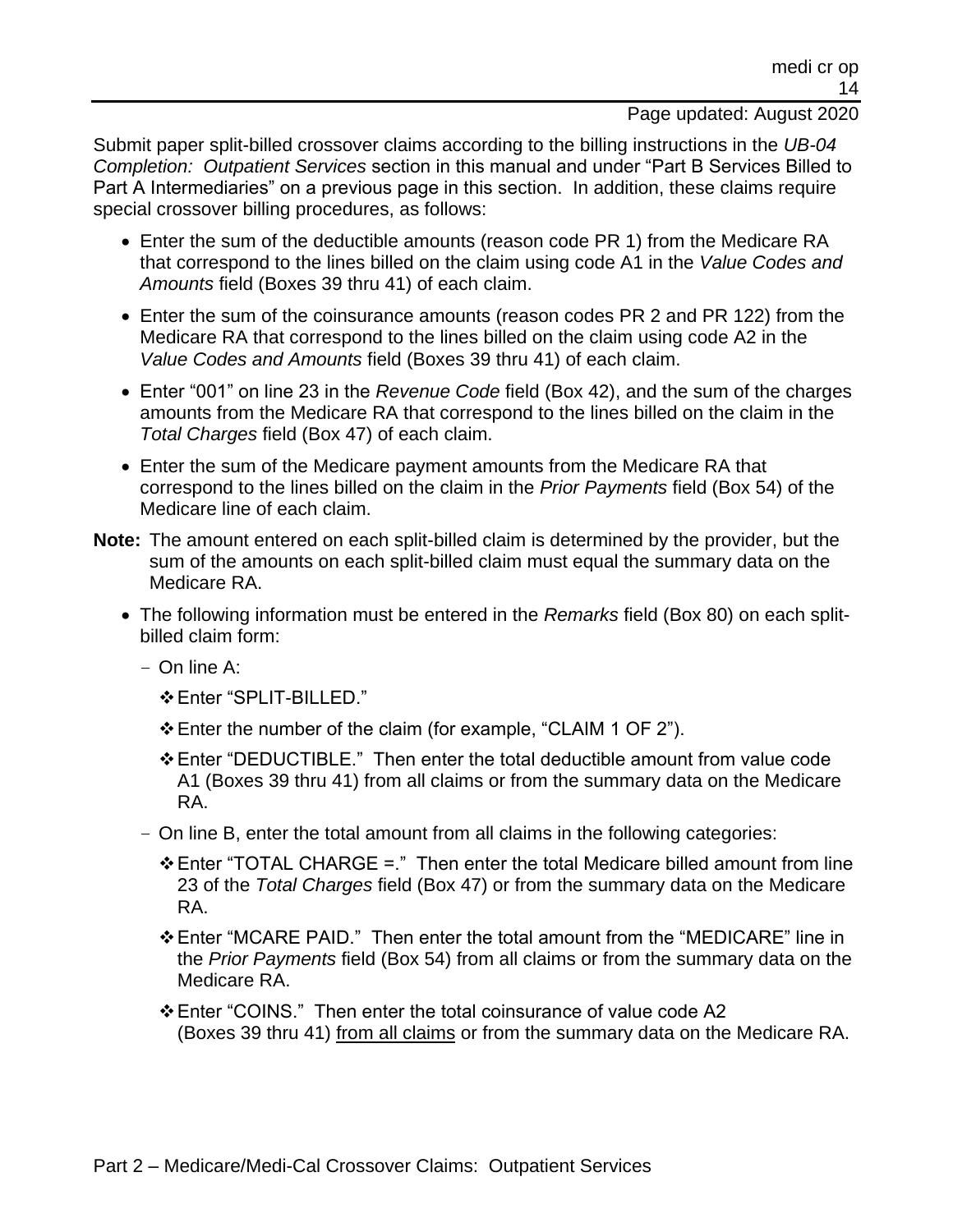- On lines C and D, enter the breakdown for each claim in the same categories as above:
	- ❖Line C. Enter "CLAIM 1." Then enter the claim 1 amounts for total charges, total Medicare paid and coinsurance. Align the amounts under the corresponding amounts on line B.
	- ❖Line D. Enter "CLAIM 2." Then enter the amounts only for total charges, total Medicare paid and coinsurance. Align the amounts under the corresponding amounts on lines B and C.
	- ❖Use an attachment if additional space is required.
- A separate copy of the entire Medicare RA must be submitted with each *UB-04* claim. Indicate which detail lines of each Medicare RA correspond to the claims. (For example, bracket the appropriate detail lines and write "CLAIM 1 of 2" in the margin.) To simplify the process, detail lines with no patient responsibility (no deductible or coinsurance due) need not be included on the split bill to Medi-Cal.

# **Crossover Claims Inquiry Forms (CIFs)**

# **CIF for All Crossover Claims**

Refer to the *CIF Special Billing Instructions for Outpatient Services* section in this manual to complete a CIF for a Medicare/Medi-Cal crossover claim.

**Note:** Do not use a CIF to rebill a Charpentier claim. Refer to "Charpentier Rebilling" on a following page in this section.

# **Reimbursement for Beds and Mattresses**

Claims for rentals of low air-loss/air-fluidized bed, nonpowered advanced pressure-reducing overlays or mattresses, or powered air overlays are paid by Medicare on a monthly basis. When claims for these cross over automatically to Medi-Cal, the crossover claim and *Explanation of Medicare Benefits* (EOMB)*/Medicare Remittance Notice* (MRN) reflect only one date of service and a quantity of one. Because Medi-Cal reimburses rental of these items on a daily basis, the crossover claims are processed for only one date of service, instead of one month. To request full reimbursement for these claims, providers must submit a CIF stating the actual "from-through" dates of service and the actual quantity in the *Remarks* area of the CIF.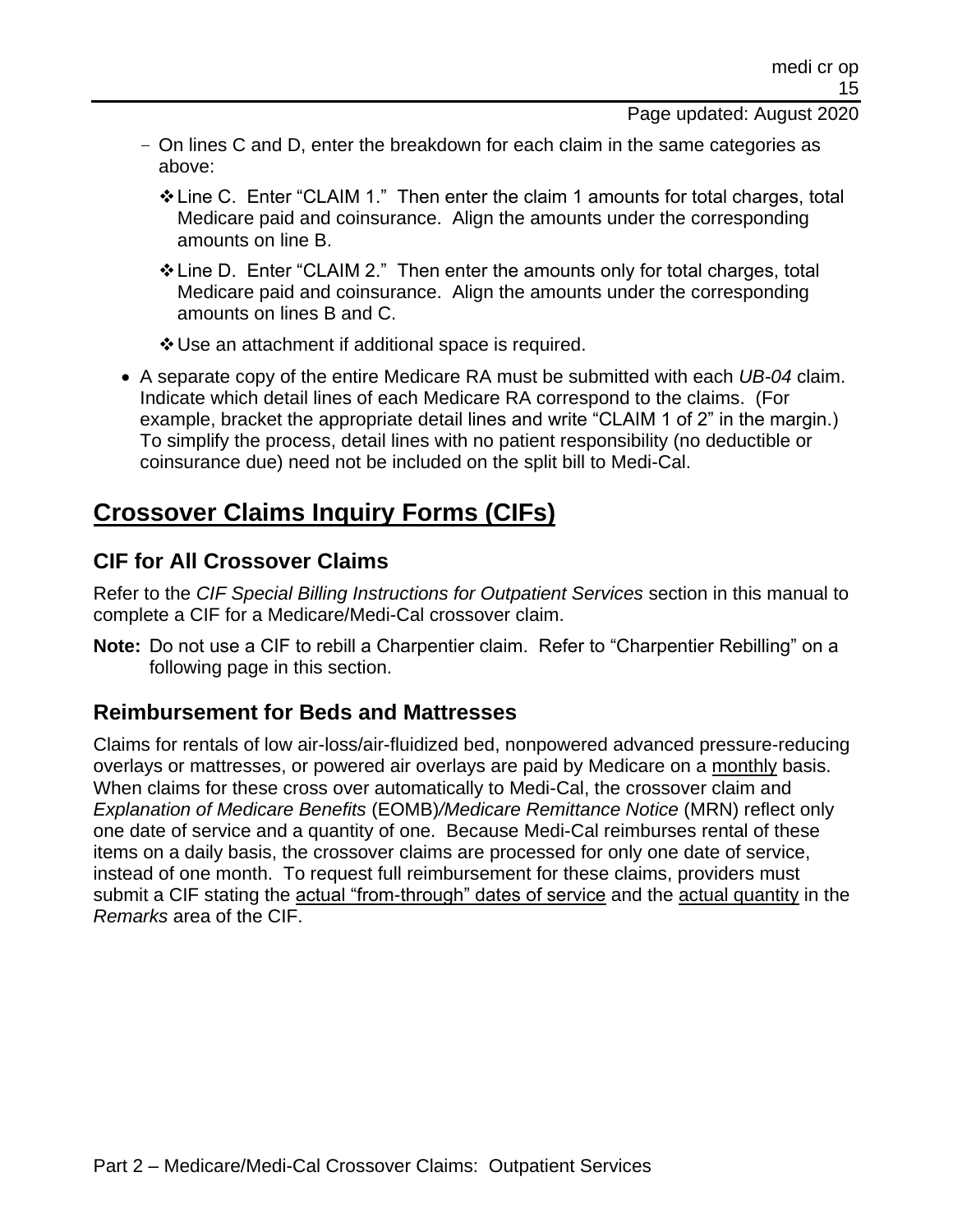| <b>Durable Medical Equipment</b>                             | <b>HCPCS Code</b> |
|--------------------------------------------------------------|-------------------|
| Low air-loss/air-fluidized bed                               | E0193, E0194      |
| Powered pressure-reducing air mattress                       | E0277             |
| Powered air overlay                                          | E0372             |
| Nonpowered advanced pressure-reducing<br>overlay or mattress | E0371, E0373      |

## [‹‹](#page-26-0)**Reimbursement Codes for Beds and Mattresses Table**[››](#page-26-1)

# **Charpentier Rebilling**

# **Medi-Cal Reimbursement**

A permanent injunction (Charpentier v. Belshé [Coye/Kizer]) filed December 29, 1994, allows providers to rebill Medi-Cal for supplemental payment for Medicare/Medi-Cal Part B services, excluding physician and laboratory services. This supplemental payment applies to crossover claims when Medi-Cal's allowed rates or quantity limitations exceed the Medicare allowed amount. Part A intermediaries do not use a fee schedule to determine allowed amounts for each service; therefore, this only applies to Part B services billed to Part B carriers. The following definitions apply to Charpentier rebills:

- Rates The Medi-Cal allowed amount for the item or service exceeds the Medicare allowed amount.
- Benefit Limitation The quantity of the item or service is cutback by Medicare due to a benefit limitation.
- Both Rates and Benefit Limitation Both the Medi-Cal allowed amount for the item or service exceeds the Medicare allowed amount and the quantity of the item or service is cutback by Medicare due to a benefit limitation.

All Charpentier rebilled claims must have been first processed as Medicare/Medi-Cal crossover claims.

## **Cutback**

If there is a price on file, claims will be cut back with Remittance Advice Details (RAD) code 444. The message for RAD code 444 reads, "For non-physician claims, see Charpentier billing instructions in the provider manual. Medi-Cal automated system payment does not exceed the Medicare allowed amount."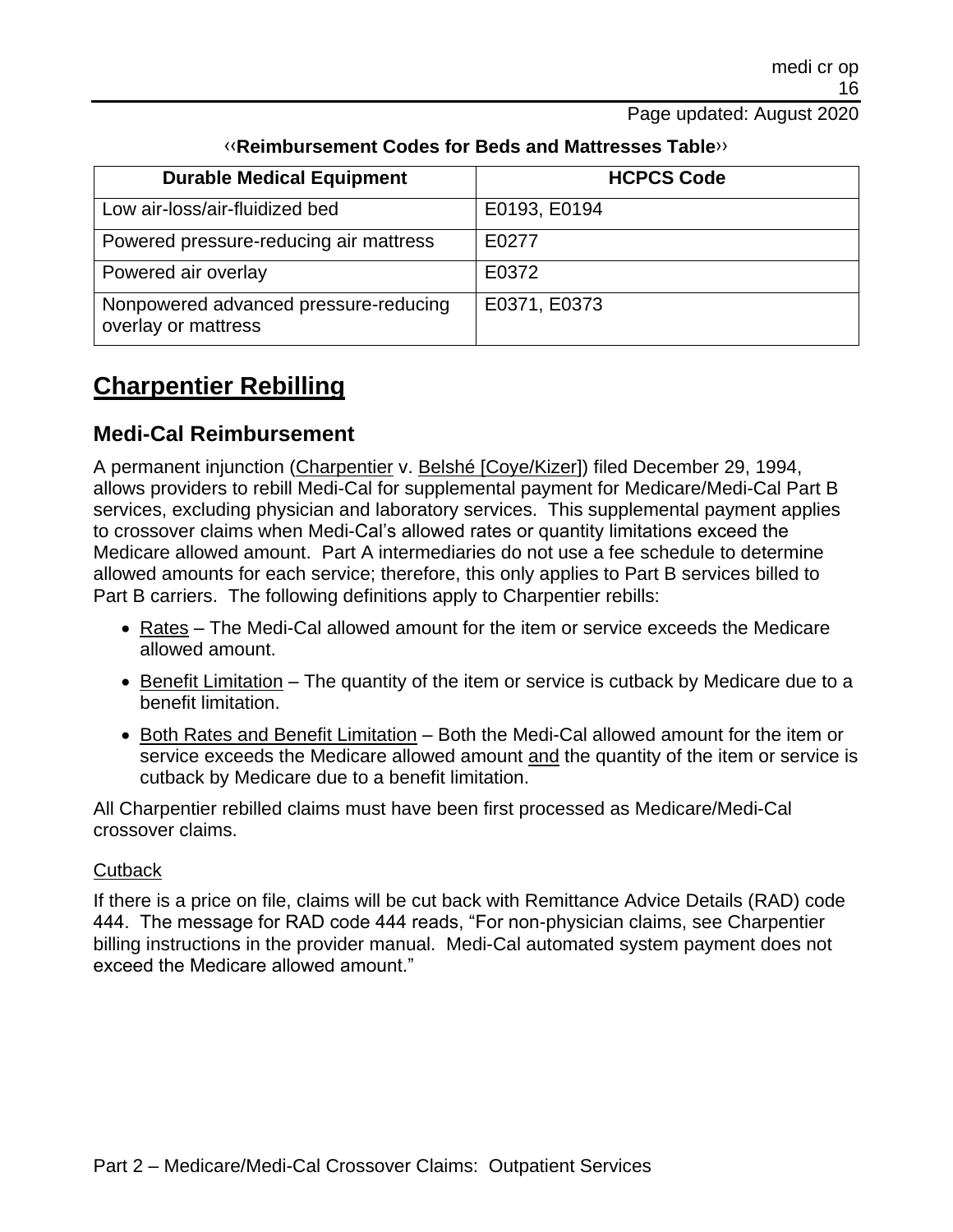### Medicare Allowed Amount

If there is no price on file, Medi-Cal adopts the Medicare allowed amount and a 444 cutback is not reflected on the RAD.

### Exceeds Medicare's Allowed Amount

If Medi-Cal's rates and/or limitations are greater than that of Medicare, rebill the claim by following Charpentier billing instructions and attaching appropriate pricing documentation.

**Note:** A Charpentier rebill must not be combined with a crossover claim.

### Where to Submit Charpentier Rebills

All Charpentier rebills must be mailed to the CA-MMIS FI at the following address:

California MMIS Fiscal Intermediary P.O. Box 15700 Sacramento, CA 95852-1700

# **Submission Requirements**

Providers must use the following submission requirements to be considered for supplemental payment under the Charpentier injunction.

- Providers must first bill Medicare and any Other Health Coverage (OHC) to which the recipient is entitled.
- The claim must then be billed as a crossover and approved by Medi-Cal.
	- The claim may cross over automatically from the Part B carrier, or
	- The crossover claim may be hard copy billed to Medi-Cal by the provider.
- After Medi-Cal processes the crossover claim, complete the *UB-04* claim according to the instructions in the *UB-04 Completion: Outpatient Services* section in this manual.
- In addition, complete the following *UB-04* fields for Charpentier rebills only.
	- *Condition Codes* (Boxes 18 thru 24). Select one of the following alpha-numeric characters that corresponds to the phrase entered in Box 80:
		- ❖For Rates, enter "Z2"
		- ❖For Benefit Limitation, enter "Z1"
		- ❖For Both Rates and Benefit Limitation, enter "Z3"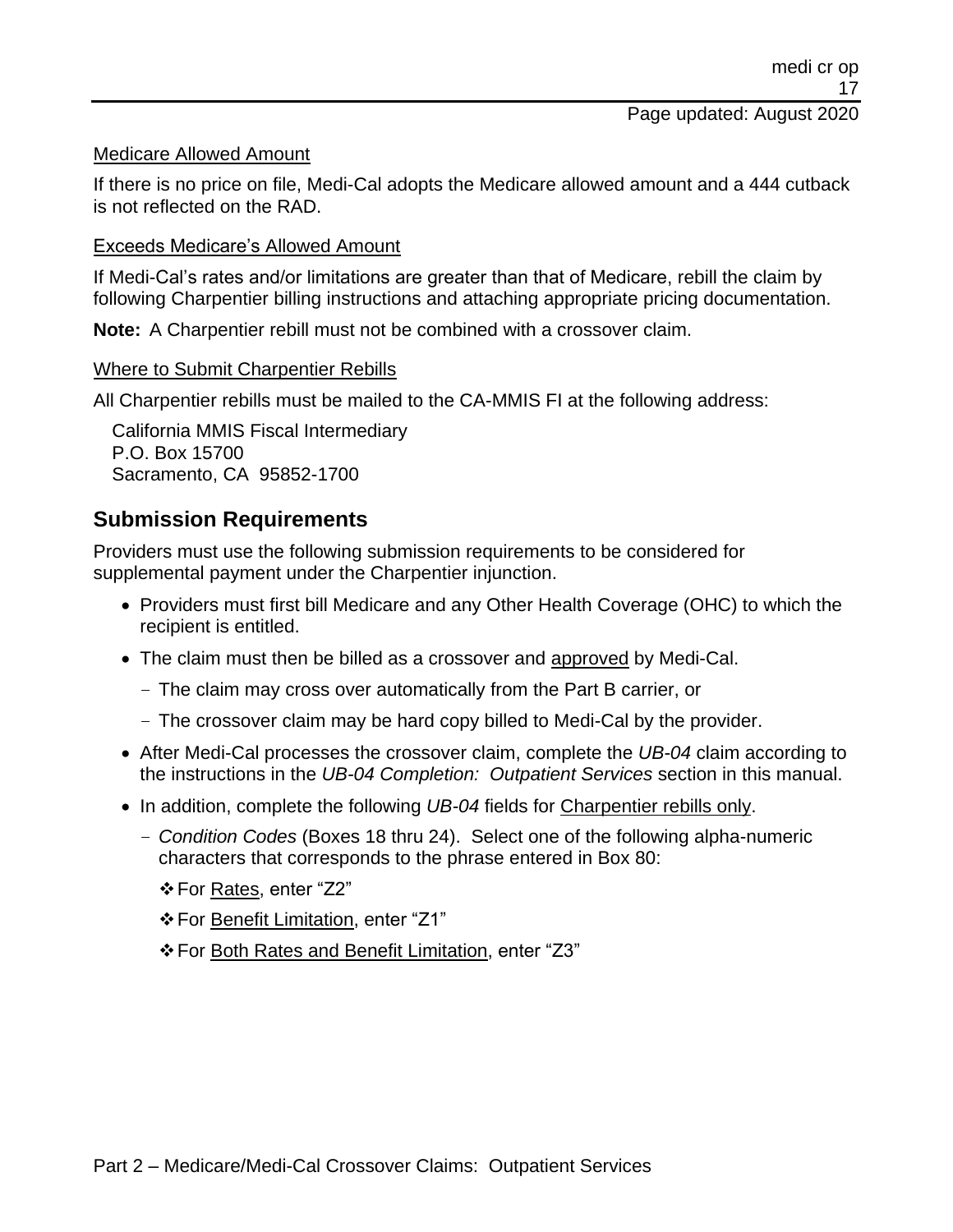- *Description* (Box 43).
	- ❖If multiple claim lines were originally processed by Medicare and fewer claim lines are now being rebilled to Medi-Cal, indicate with an asterisk on the Medicare MRN the items or services that are being rebilled to Medi-Cal for Charpentier processing. Also indicate the claim line number that corresponds to the asterisk(s).
	- ❖If a Medi-Cal HCPCS Level III code is used, indicate on the Medicare MRN (beside the line being rebilled) the Medi-Cal *UB-04* claim line number that corresponds to the Medicare procedure code.
		- **Note:** Complete the claim using the HCPCS code that most closely reflects the items or services rendered and that most closely equates to the Medicare code originally billed to Medicare and to the code shown on the MRN. This certifies that the Medi-Cal code on the claim best reflects the item or service actually rendered to the recipient.
- *Prior Payments* (Box 54). Enter the sum of previous payments from Medicare, any other health insurance carriers and Medi-Cal (crossover claim payment).
- *Remarks* field (Box 80) or on an attachment to the claim. Select one of the following phrases, as previously defined:
	- ❖For Rates, enter the words "Medi/Medi Charpentier: Rates"
	- ❖For Benefit Limitation, enter the words "Medi/Medi Charpentier: Benefit Limitation"
	- ❖For Both Rates and Benefit Limitation, enter the words "Medi/Medi Charpentier: Both Rates and Benefit Limitation"
- The following attachments are required for Charpentier rebilling:
	- A copy of the *CMS-1500* claim submitted to Medicare (An original or facsimile is acceptable.)
	- A copy of the corresponding Medicare MRN (printouts of electronic MRNs are acceptable.)
	- The Medi-Cal RAD showing the crossover payment
	- Proof of payment or denial from any other health insurance carriers, if applicable
	- *Treatment Authorization Request* (TAR), if applicable
	- Copy of manufacturer catalog page or invoice or any other required pricing documentation, if applicable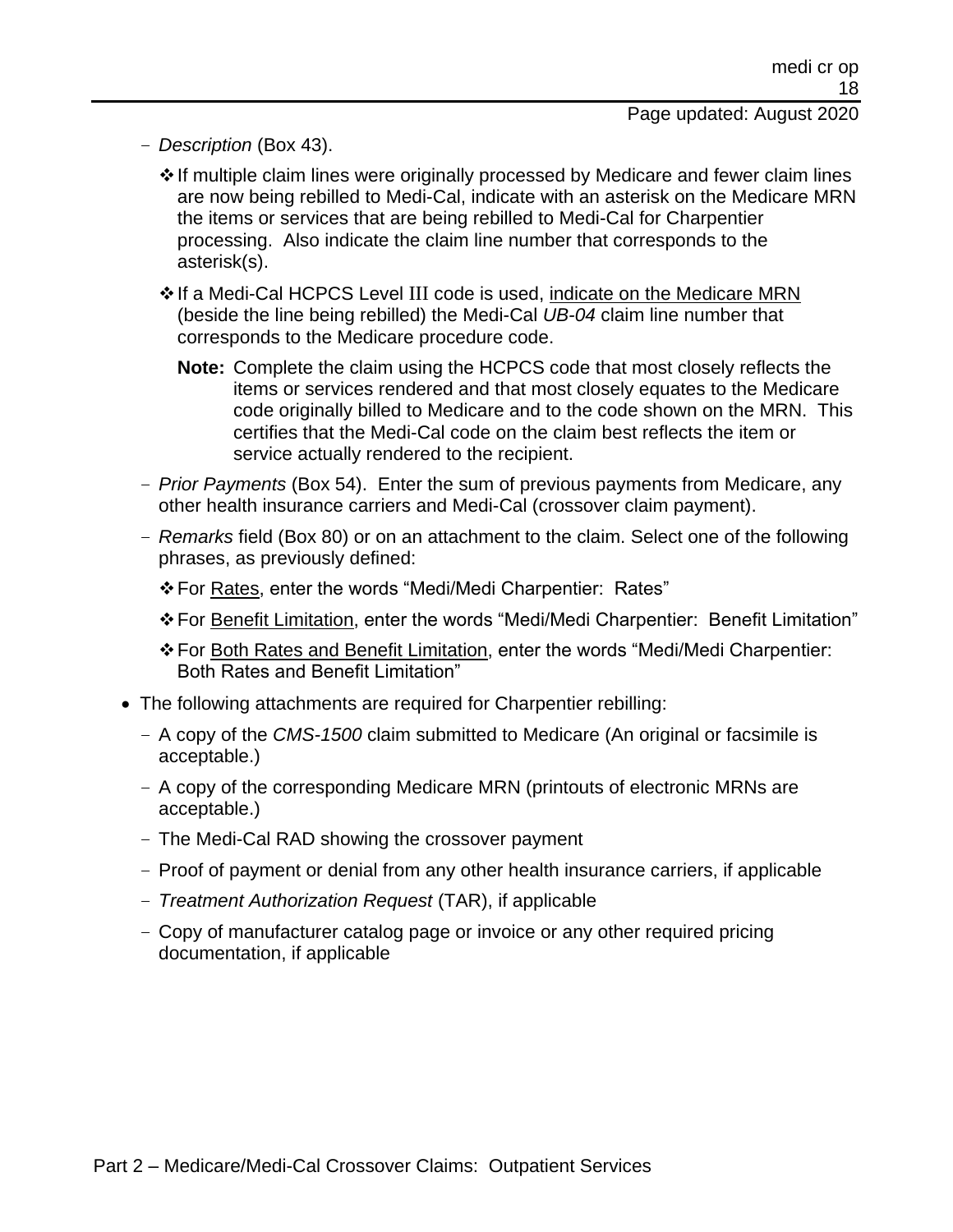# **Billing Tips: Charpentier Rebills**

The following billing tips will help prevent rejections, delays, mispayments and/or denials when rebilling Charpentier claims

- A Charpentier rebill must not be combined with a crossover claim.
- Use of Charpentier indicators ("Z1," "Z2" or "Z3") on claims that are not Charpentier claims will result in processing delays.
- Failure to place a Charpentier indicator ("Z1," "Z2" or "Z3") on a legitimate Charpentier claim prevents the system from recognizing the claim as a Charpentier rebill. This may result in processing delays or denial of the claim.
- Claims with incorrectly marked MRNs will be denied with RAD code 066 or 636.
- Obtain an approved *Treatment Authorization Request* (TAR) if a TAR would be required when billed as a Medi-Cal-only claim.
	- Providers are strongly advised to obtain an approved TAR prior to billing Medicare for all high-dollar Durable Medical Equipment (DME) items.
	- Enter the 11-digit TAR Control Number from the approved TAR in the *Treatment Authorization Codes* field (Box 63) on the claim.
	- See the *TAR Overview* section in the Part 1 manual for additional information.
- Providers are not required to submit a copy of the *Medicare Appeal and Decision* form when billing Medi-Cal for the difference between Medicare and Medi-Cal's allowed amount.

# **Billing for Medicare Non-Covered, Exhausted or Denied Services, or Medicare Non-Eligible Recipients**

## **Medicare Reimbursement**

Most claims for Medicare/Medi-Cal recipients must first be billed to the appropriate Medicare carrier or intermediary for processing of Medicare benefits. Medi-Cal recipients are considered Medicare-eligible if they are aged 65 years or older, blind or disabled, or if the Medi-Cal eligibility verification system indicates Medicare coverage. If Medicare approves the claim, it must then be billed to Medi-Cal as a crossover claim.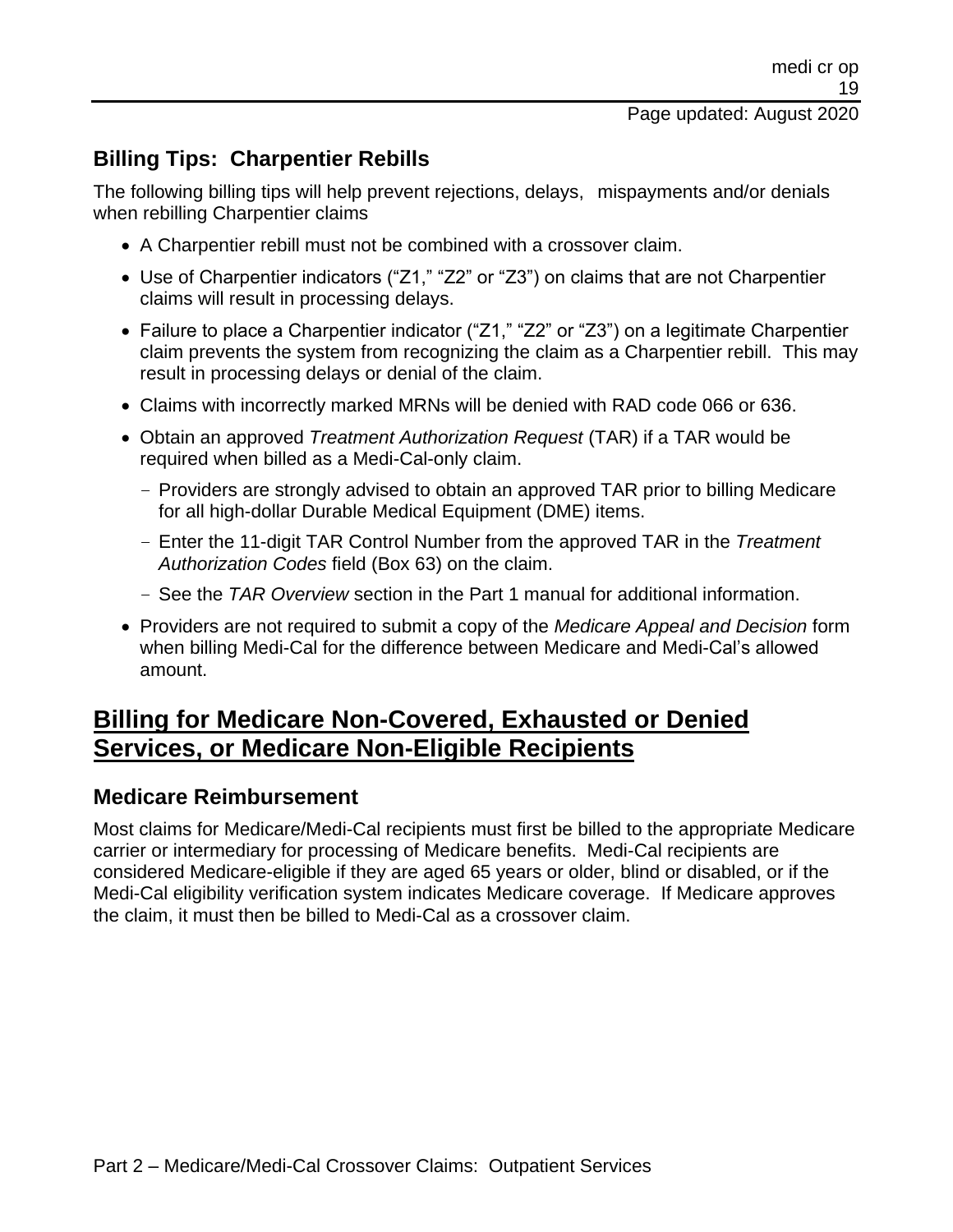### Straight Medi-Cal Claims

Providers must bill as a straight Medi-Cal claim if any of the following apply: the services are not covered by Medicare, Medicare benefits have been exhausted, Medicare has denied the claim, or the recipient is not eligible for Medicare. These are not crossover claims. For billing and timeliness instructions, refer to the *UB-04 Completion: Outpatient Services* and *UB-04 Submission and Timeliness Instructions* sections in this manual.

**Note:** Charpentier claims require Medicare status codes. However, in all other circumstances, these codes are optional; therefore, providers may leave the *Resubmission Code* field (Box 22) blank on the *CMS-1500* claim. Refer to the *CMS-1500 Completion* section in the appropriate Part 2 manual for a list of codes entered in Box 22.

## **Medicare Non-Covered Services**

DHCS maintains a list of Medi-Cal codes that may be billed directly to the California MMIS Fiscal Intermediary as straight Medi-Cal claims for Medicare/Medi-Cal recipients. Do not send these claims to the Crossover Unit.

All services or supplies on a straight Medi-Cal claim must be included in the *Medicare Non-Covered/Covered Services Charts* for direct billing. If a service or supply is not included in the chart, submit the corresponding Medicare MRN showing the services or supplies that are not allowed by Medicare when billing Medi-Cal. Refer to the *Medicare Non-Covered Services: CPT® Codes* and *Medicare Non-Covered Services: HCPCS Codes* sections in the appropriate Part 2 manual for additional instructions.

### Claim Completion

To bill such claims, enter a "Y8" in the *Condition Codes* field (Boxes 18 thru 24) of the claim, and attach the appropriate documentation.

## **Medicare Exhausted Services**

Physical therapy and occupational therapy for Medi-Cal patients with Medicare coverage must be billed to the appropriate Medicare carrier or intermediary. After Medicare benefits for physical and occupational therapy have been exhausted, providers may bill Medi-Cal directly and must include a copy of the Medicare MRN/RA that shows the benefits are exhausted.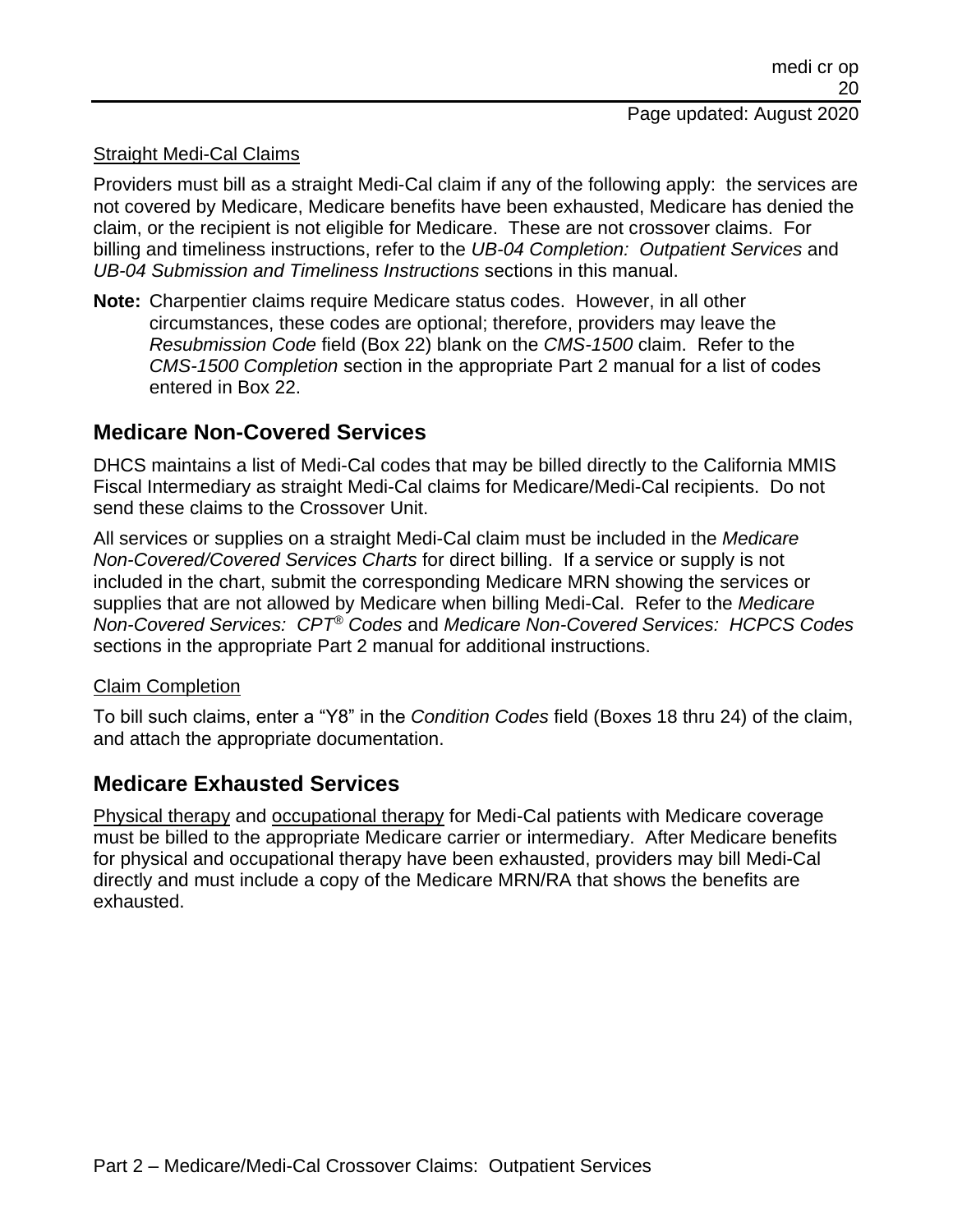#### Adjustment for Underpaid Claim: Benefits Exhausted Prior to Completion of Services

When a patient's physical or occupational therapy Medicare benefits end in the middle of a service, a provider may be underpaid by Medi-Cal. To request adjustment on a claim payment for this reason only, follow these steps:

- Complete an *Appeal Form* (90-1) requesting adjustment of the Medi-Cal claim that included the exhausted Medicare physical or occupational therapy benefits. Refer to the *Appeal Form Completion* section in this manual.
- Attach the following documentation:
	- Copy of the Medicare claim
	- Medicare MRN/RA for the claim on which benefits became exhausted
	- Medi-Cal RAD showing warrant number, warrant date and the underpayment for the exhausted service (if any)
	- A completed *UB-04* claim listing all procedure codes of the claim on which benefits became exhausted, with the usual and customary charge for these services and any other required information such as quantity, facility type and diagnosis
- To bill such claims, enter a "Y1" in the *Condition Codes* field (Boxes 18 thru 24) of the claim, and attach the appropriate documentation.

#### Where to Submit Documentation

Send the above documentation to the CA-MMIS FI at the following address:

Attn: Appeals Unit California MMIS Fiscal Intermediary P.O. Box 15300 Sacramento, CA 95851-1300

#### Adjustment for Underpaid Claim: Services Rendered After Benefits Exhausted

The instructions for filing these special adjustments do not affect instructions for services rendered after the Medicare benefits have been exhausted. These claims must be billed directly to Medi-Cal on a *UB-04* claim, including a copy of the Medicare MRN/RA, that shows the benefits that are exhausted.

If a service or supply exceeds Medicare's limitations, supporting documentation must be included with the claim. Refer to "Charpentier Rebilling" in this section.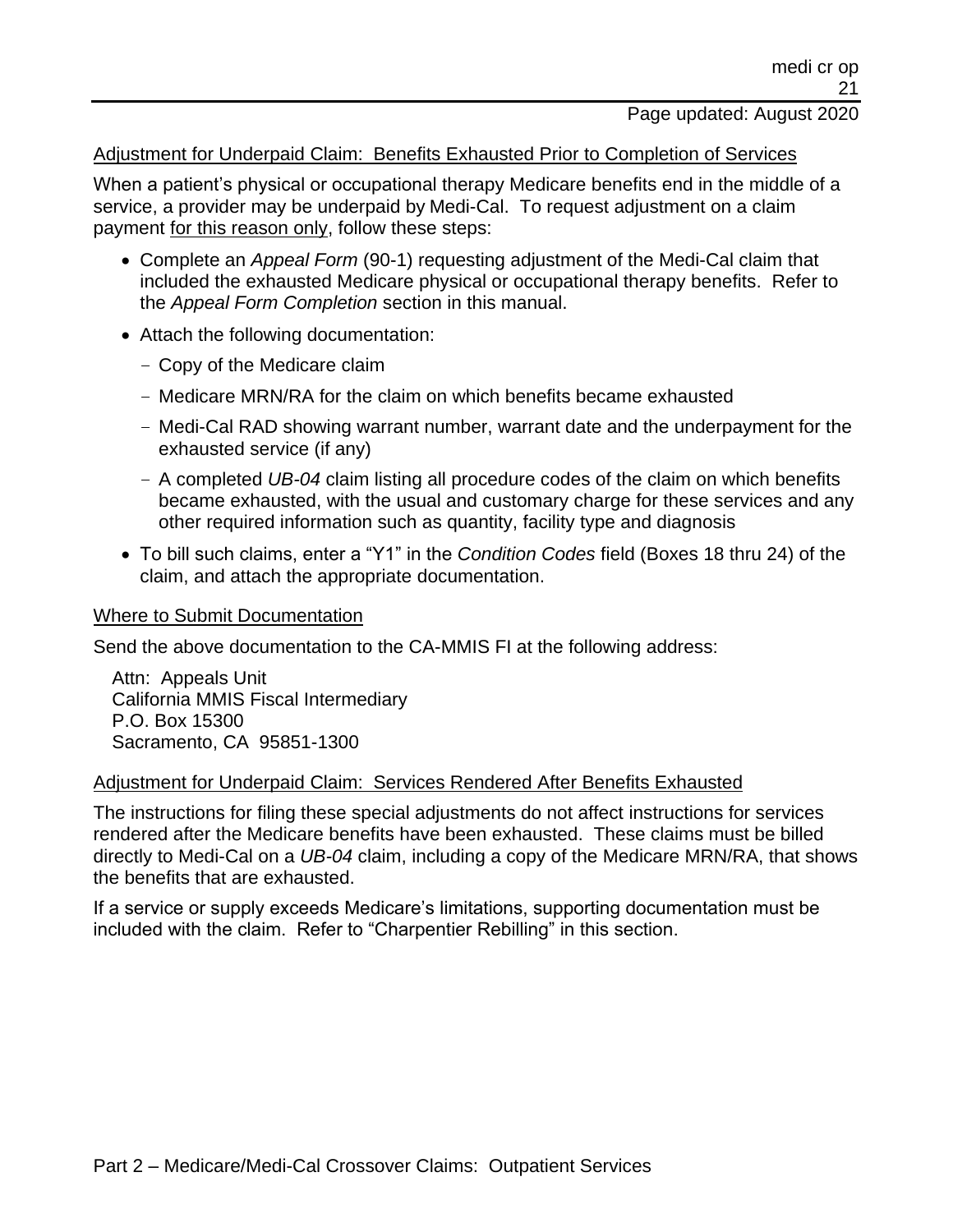# **Medicare Denied Services**

Medicare denied services should be billed as straight Medi-Cal claims.

**Note:** If a claim has been adjudicated as a crossover and any of the service lines reflected on the RAD have a RAD code 395, they must be billed on a straight Medi-Cal claim. However, because providers have the denial from Medicare on their MRN/RA, they do not have to see the crossover claim reflected on the RAD with RAD code 395 before billing the Medicare denied services to Medi-Cal.

To bill for Medicare denied services, follow these steps:

- Submit an original *UB-04* claim
	- Complete the claim according to instructions in the *UB-04 Completion: Outpatient Services* section in this manual.
	- Do not include any Medicare approved services on the claim. The Medicare approved services must be billed separately as a crossover claim.
- Attach a copy of the Medicare MRN/RA indicating the denial.
	- If the Medicare denial description is not printed on the front of the Medicare MRN/RA, include a copy of the description from the back of the MRN/RA or the Medicare manual.
- Attach a copy of any Other Health Coverage EOB/RA or denial letter if the recipient has cost-avoided Other Health Coverage through any private insurance (refer to the *Other Health Coverage (OHC) Guidelines for Billing* section in the Part 1 manual).
- Do not send these claims to the Crossover Unit.
- To bill such claims, enter a "Y7" in the *Condition Codes* field (Boxes 18 thru 24) of the claim and attach the appropriate documentation.

### Services Denied When Included in Medicare's Surgical Fee, or Not Separately Payable

Medi-Cal does not pay for an office visit when Medicare has denied payment because the visit was included in the surgical fee. The surgical fee covers reimbursement of office visits on the same day that surgery is performed and during the follow-up period of the surgical procedure. In addition, Medi-Cal does not pay for services denied by Medicare because the procedure is a component part of a group of services. Medi-Cal will deny these claims with RAD code 027: "Services denied by Medicare (included in surgical fee, incidental, or not separately payable) are not payable by Medi-Cal."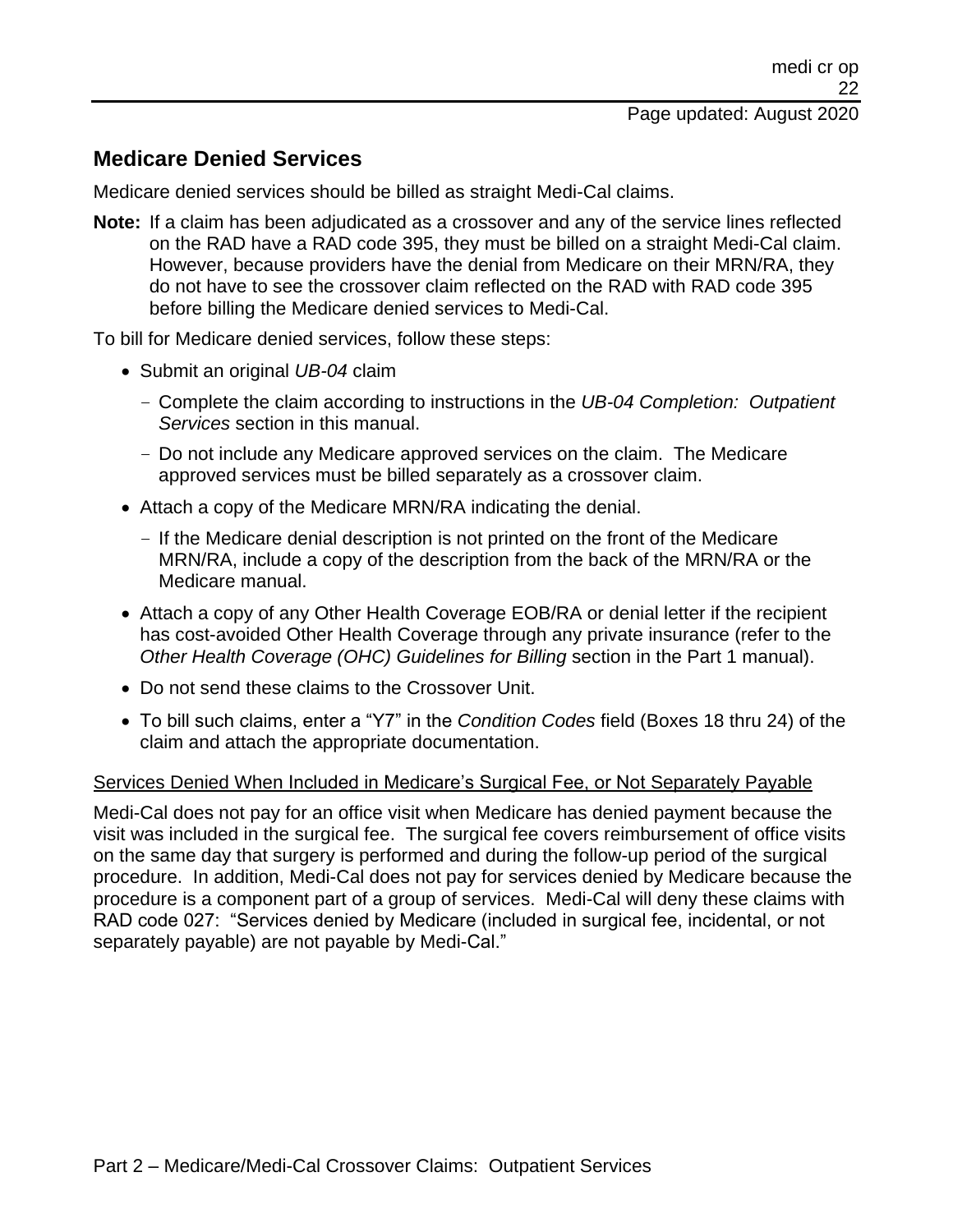# **Billing Tips: Medicare Non-Covered, Exhausted or Denied Services**

The following billing tips will help prevent rejections, delays, mispayments and/or denials of claims for Medicare non-covered, exhausted or denied services:

- A single claim form cannot be used when billing for the combination of Medicareapproved or covered services and Medicare non-covered, exhausted or denied services appearing on the same MRN/RA.
- Medicare-approved/covered services must be billed as crossover claims according to the instructions in "Hard Copy Submission Requirements of Medicare Approved Services" in this section.
- Medicare non-covered, exhausted or denied services must be billed as straight Medi-Cal claims. Use the *UB-04* claim and attach a copy of the Medicare MRN/RA for the exhausted or denied services.

### **Exception:** Refer to the *Medicare Non-Covered Services: CPT® Codes* and *Medicare Non-Covered Services: HCPCS Codes* sections in the appropriate Part 2 manual for services that do not require an MRN/RA.

- If a Medicare denial description(s) is not printed on the front of an MRN/RA that shows a Medicare denied service(s), providers must copy the Medicare denial description(s) from the back of the original MRN/RA or from the Medicare manual and submit it to Medi-Cal along with their bill for the Medicare denied service(s). This applies to any service(s) denied by Medicare for any reason.
- When billing Medicare non-covered, exhausted or denied services for a recipient who has Other Health Coverage (OHC) through any private insurance, the provider must also bill the OHC before billing Medi-Cal (refer to the *Other Health Coverage (OHC)* and *Other Health Coverage (OHC): CPT® and HCPCS Codes* sections in this manual). MRN/EOB/RAs from both must accompany the Medi-Cal claim.
- Since Medicare non-covered, exhausted or denied services are billed as straight Medi-Cal claims, the provider must obtain a *Treatment Authorization Request* (TAR) if the service normally requires prior authorization.
- **Note:** For timeliness requirements, refer to "Delay Reasons" in the *UB-04 Submission and Timeliness Instructions* section of this manual.

# **Medicare Non-Eligible Recipients**

DHCS requires that providers submit formal documentation indicating the recipient is not eligible for Medicare when billing Medi-Cal for the following recipients:

- [‹‹R](#page-26-0)ecipients who are 65 years or older (for example, those with non-citizen status[\)››](#page-26-1)
- Recipients for whom the Medi-Cal eligibility verification system indicates Medicare coverage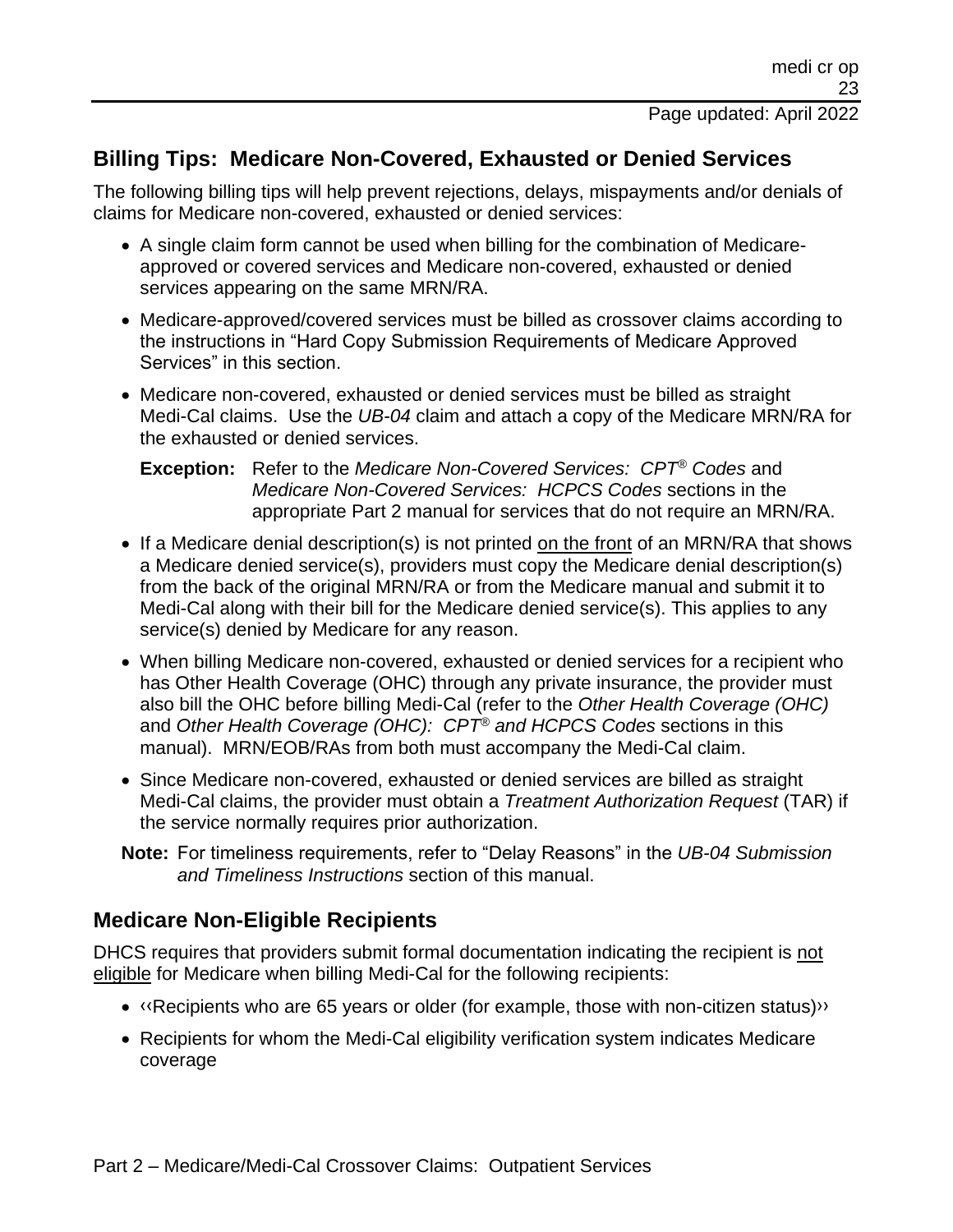To bill such claims, enter a "Y6" in the *Condition Codes* field (Boxes 18 thru 24) of the claim, and attach the appropriate documentation. Official documentation from the Social Security Administration (SSA) is acceptable as proof that a recipient is not eligible for Medicare. A statement or certification by the provider or the recipient is not acceptable. (See "Medicare Documentation Requirements" in this section for examples of acceptable/non-acceptable Medicare documentation.)

## **Medicare Documentation Requirements**

Providers must submit Medicare payment or denial documentation with their claims for all Medi-Cal recipients for whom the Medi-Cal eligibility verification system indicates Medicare coverage.

Claims either with no documentation or with insufficient or unacceptable Medicare documentation will be denied.

### Acceptable Medicare Documentation

Examples of acceptable Medicare documentation include:

- Health insurance (Medicare) card indicating Part A or Part B benefits after the date of service billed
- Any document signed, dated and stamped by an SSA District Office, or any documentation on SSA or Department of Health and Human Services letterhead:
	- Valid for dates of service up to the end of the month of the date on the document, or the date of entitlement

**Note:** Handwritten statements are acceptable if they bear an SSA stamp and contain the specific date criteria mentioned above.

- "Third-Party Query Confidential" computer printouts:
	- If the printout says "Not in File as of XX/XX/XX," it can be accepted for dates of service up to the date printed
	- Common Working File (CWF) printout
- Screen printout of electronic *Medicare Remittance Notice* (MRN):
	- Date of MRN
	- Carrier name (this field may be handwritten or typed)
	- Provider name
	- Patient last name or Medicare ID number
	- Service date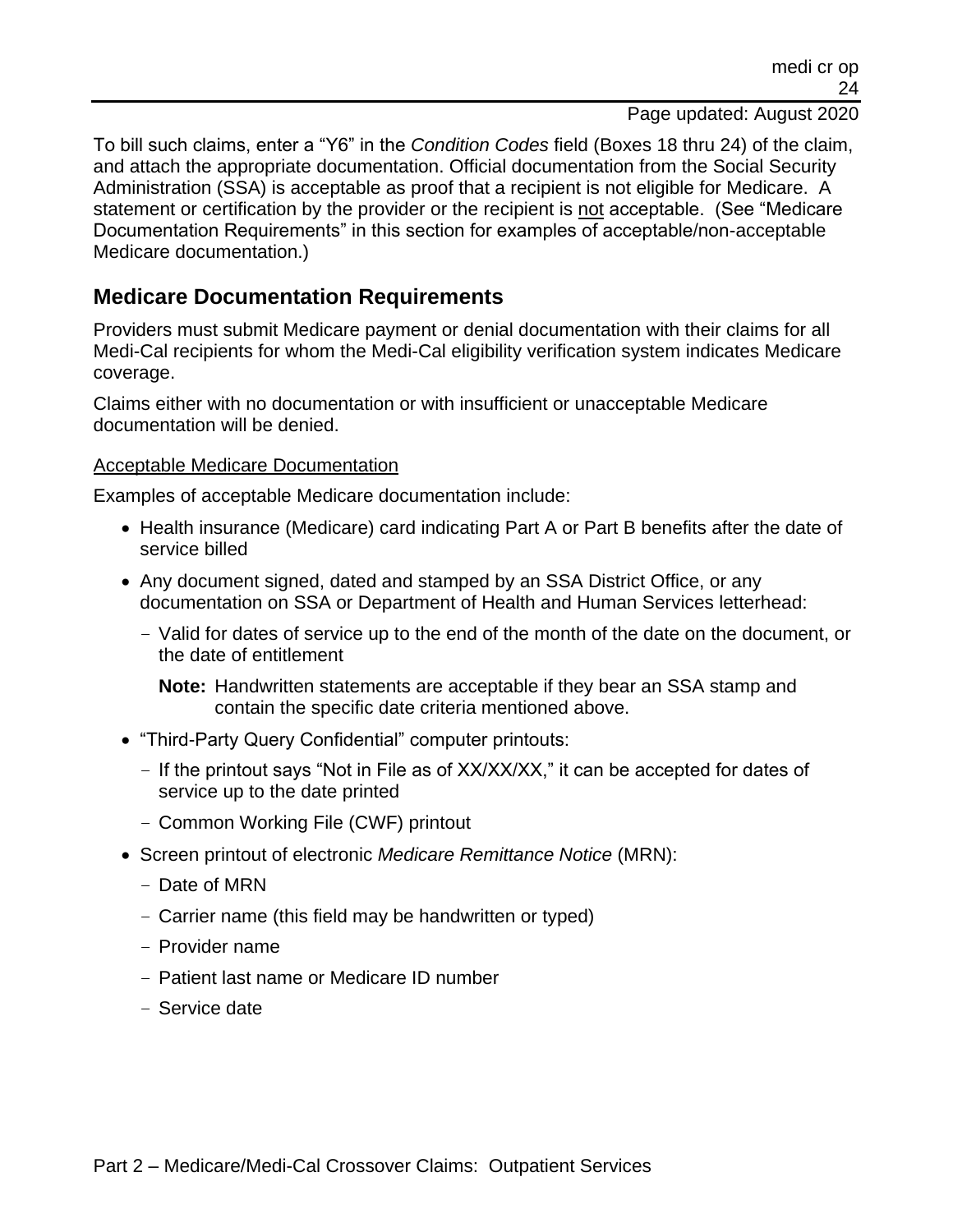- Billed/charge/submitted
- Procedure code
- Allowed
- Deductible
- Coinsurance
- Provider paid/pay provider
- Screen printout of electronic *Medicare Remittance Advice* (RA):
	- Date of RA
	- Intermediary name (this field may be handwritten or typed)
	- Provider name
	- Patient last name or Medicare ID number
	- "From-through" dates
	- Billed/total/submitted charges
	- Deductible and/or coinsurance amount(s)
	- Non-covered/non-allowed charges (if applicable)
	- Denial reason/reason code (Medicare denied claims only, not crossovers.
	- Type of Bill (TOB)/Type claim/Claim type/Bill type (such as inpatient, outpatient and Nursing Facilities Level B [NF-Bs])
- **Note:** For all RAs showing a Medicare denial, if the Medicare denial description is not printed on the front of the RA, providers must include a separate copy of the Medicare denial description (from the back of the original RA or from the Medicare manual) when billing for a Medicare denied claim.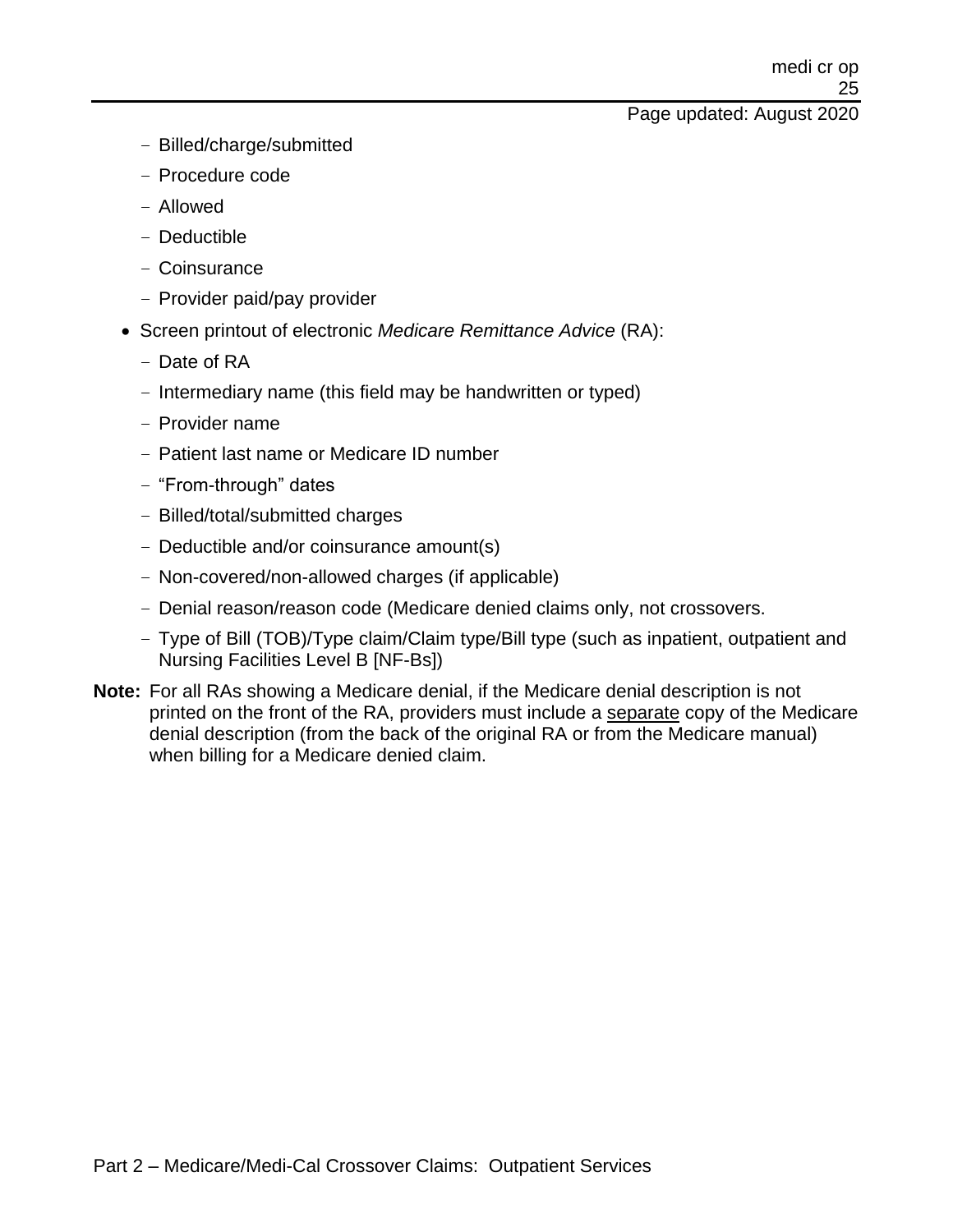### Page updated: April 2022

#### Non-Acceptable Medicare Documentation

Examples of non-acceptable Medicare documentation include:

- Medicare Eligibility Certification Forms completed by the recipient or any statement from the recipient
- Forms indicating that the recipient's name and SSN do not match or are incorrect
- [‹‹P](#page-26-0)ermanent Resident or "Green" Card[s››](#page-26-1)
- Statements from the provider and/or recipient regarding the recipient's Medicare eligibility
- Documents not dated
- Medicare claim denials due to incomplete, unacceptable or inappropriate information from the provider or recipient
- Medicare denials stating that the claim should be resubmitted to Medicare